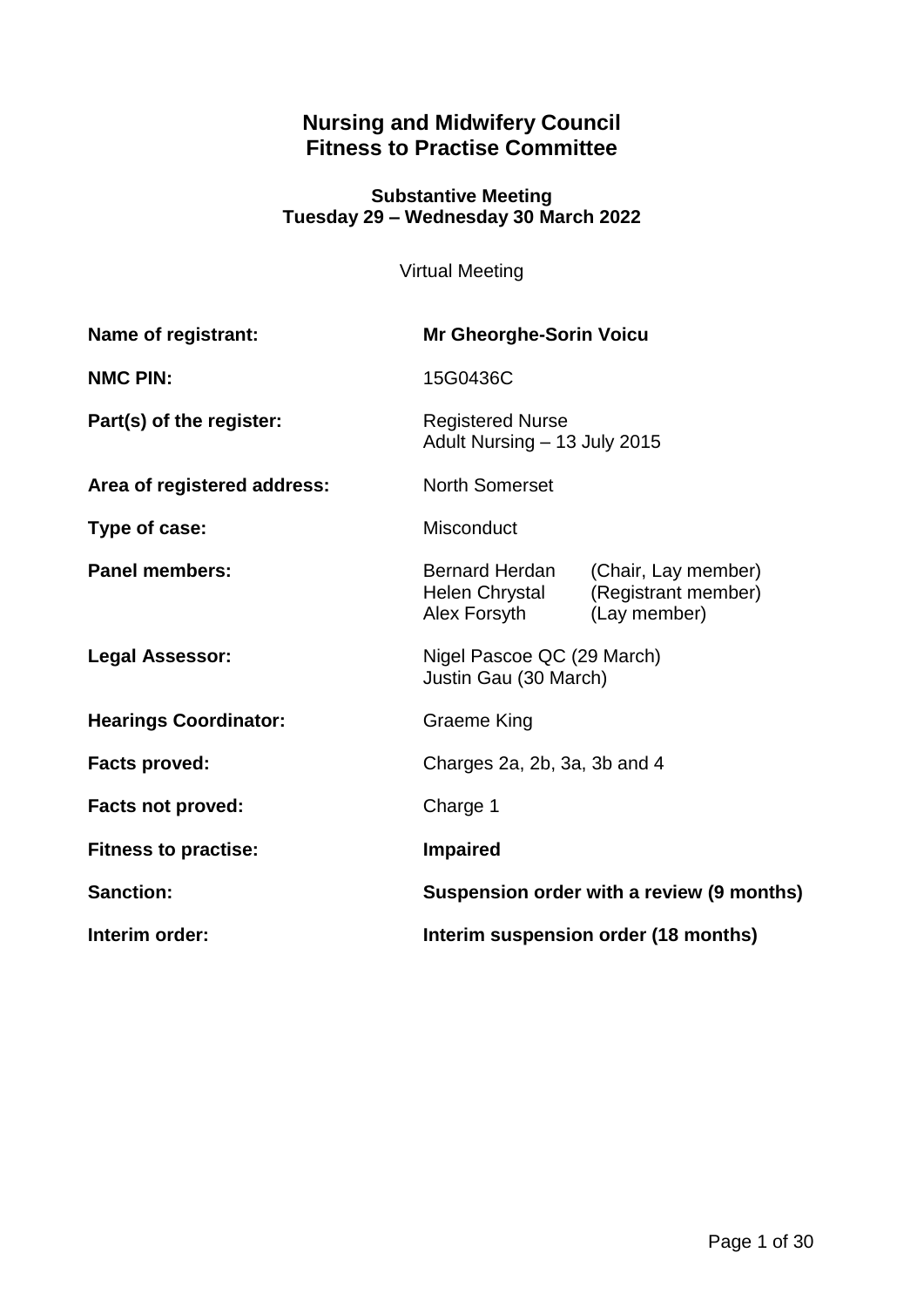#### **Decision and reasons on service of Notice of Meeting**

The legal assessor drew the panel's attention to the Notice of Meeting bundle.

The Notice of Meeting was sent by the Nursing and Midwifery Council (NMC) to the email address held for Mr Voicu on the NMC register on 28 February 2022. The panel noted that the Notice of Meeting had been sent on 28 February 2022, which was more than 28 days before this meeting. The panel was satisfied that there was good service of the notice of meeting in accordance with Rules 11a and 34 of the Nursing and Midwifery Council (Fitness to Practise) Rules 2004', as amended.

The panel noted that, as this matter is being considered at a meeting, Mr Voicu would not be able to attend. However, Mr Voicu has been sent all of the evidence relating to this matter, and was informed that this meeting would take place on or after 23 March 2022. It also noted that Mr Voicu was asked to provide comment no later than 17 March 2022 by using the response form attached to the Notice of Meeting, if there was any information that he wished to be placed before the panel. Mr Voicu did not return any response form or provide any information for the panel to consider.

In light of the above, the panel considered that adjourning the meeting to allow Mr Voicu to provide written submissions would not be worthwhile as he has not engaged with the NMC at all in relation to these regulatory proceedings. It also considered that referring this matter to a substantive hearing would not serve any useful purpose. It had regard to the documentary evidence before it and determined that it had all the information necessary before it to reach a decision on this matter.

#### **Details of charge**

That you, a registered nurse:

1) On 8 November 2019, you did not provide appropriate care to Resident C in that you did not ensure that Resident C was monitored and/or observed on one or more occasions. **(Not proved)**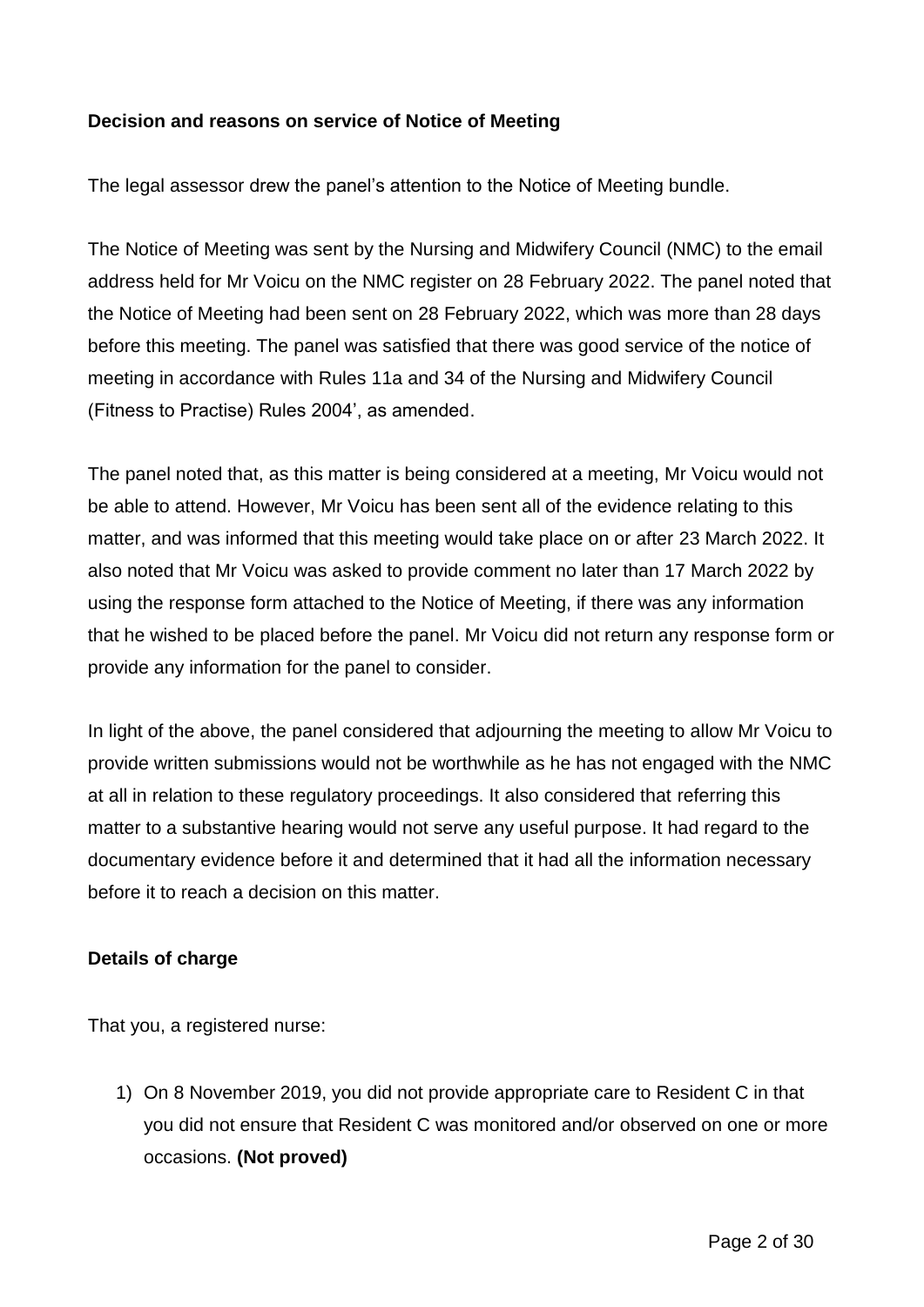- 2) On 10 December 2019 you:
- a) Failed to administer one or more doses of Levetiracetam to Resident A. **(Proved)**
- b) Failed to administer Amlodipine to Resident B. **(Proved)**
- 3) On 11 December 2019 you:
- a) Failed to administer Amlodipine to Resident B in a timely manner or at all. **(Proved)**
- b) Did not provide one or more GP's with full and/or accurate information in that you did not report your failure to administer medication to Resident A. **(Proved)**
- 4) Acted with a lack of candour and/or integrity in respect of one or more sub-charges at charges 2 and/or 3, in that you did not report your medication administration failures. **(Proved)**

AND in light of the above, your fitness to practise is impaired by reason of your misconduct.

## **Background**

Mr Voicu was referred to the NMC on 7 January 2020 by Sycamore Care Home North Somerset (the Home). Mr Voicu was employed as a Team Leader at the Home from May 2016 until his resignation on 23 December 2019.

The referral alleges that on 8 November 2019, Mr Voicu did not carry out, or arranged for, appropriate checks of a resident (Resident C) who had vomited in the Home's lounge. It is alleged that Mr Voicu instructed an agency nurse (Colleague A) to carry out these checks while he sought an observation kit. The referral alleges that Mr Voicu also then took a break and only on conducting a handover at the end of his shift did he realise that Nurse A had not checked on Resident C earlier in the shift. Upon checking, Mr Voicu found that Resident C had sadly passed away. Mr Voicu accepted that he did not manage the situation adequately. The cause of death for Resident C was later established to have been due to heart failure.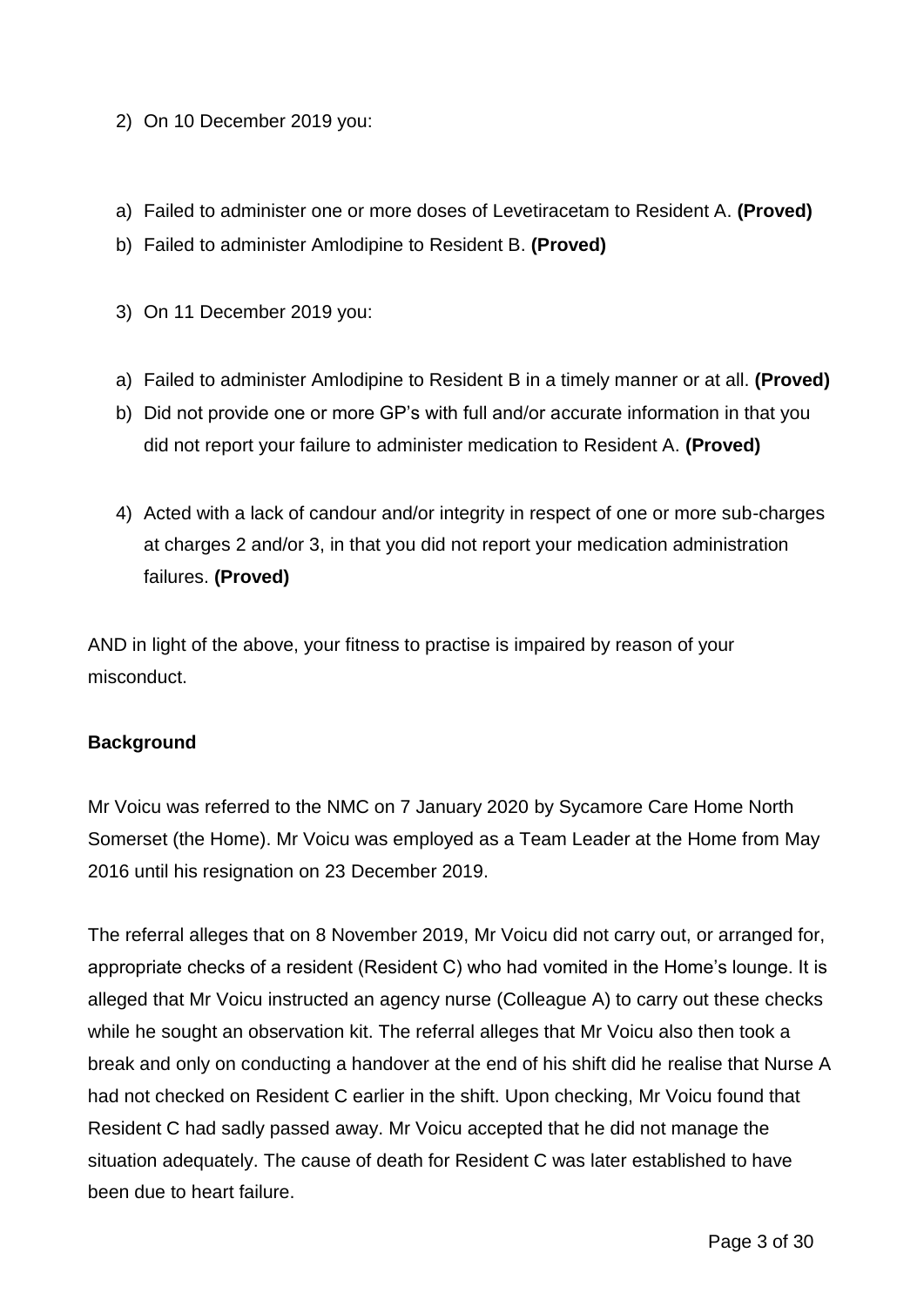The referral further alleges that on 10 December 2019, Mr Voicu failed to administer at least two doses of Levetiracetam to a resident (Resident A) who needed it to treat her epilepsy. It is alleged that this medication error led to Resident A having two epileptic fits on 11 December 2019 and being hospitalised. The Home investigated this incident and it was discovered that Mr Voicu had also allegedly, on 10 and 11 December 2019, failed to administer two doses of Amlodipine to another resident (Resident B) who needed it to treat their high blood pressure. The referral alleges that Mr Voicu did not report these medication errors to his colleagues at the Home or to either patients' GP. Mr Voicu stated that he did not administer the medication as he believed the Home had no stock.

On 23 December 2019, prior to the Home holding a disciplinary meeting, Mr Voicu resigned from the Home.

#### **Decision and reasons on facts**

In reaching its decisions on the facts, the panel took account of all the documentary evidence adduced in this case. It heard and accepted the advice of the legal assessor.

The panel was aware that the burden of proof rests on the NMC, and that the standard of proof is the civil standard, namely the balance of probabilities. This means that a fact will be proved if a panel is satisfied that it is more likely than not that the incident occurred as alleged.

The panel noted that Mr Voicu has not responded to any of the charges against him. It therefore considered each of the charges and made the following findings:

## **Charge 1**

1. On 8 November 2019, you did not provide appropriate care to Resident C in that you did not ensure that Resident C was monitored and/or observed on one or more occasions.

## **This charge is found not proved.**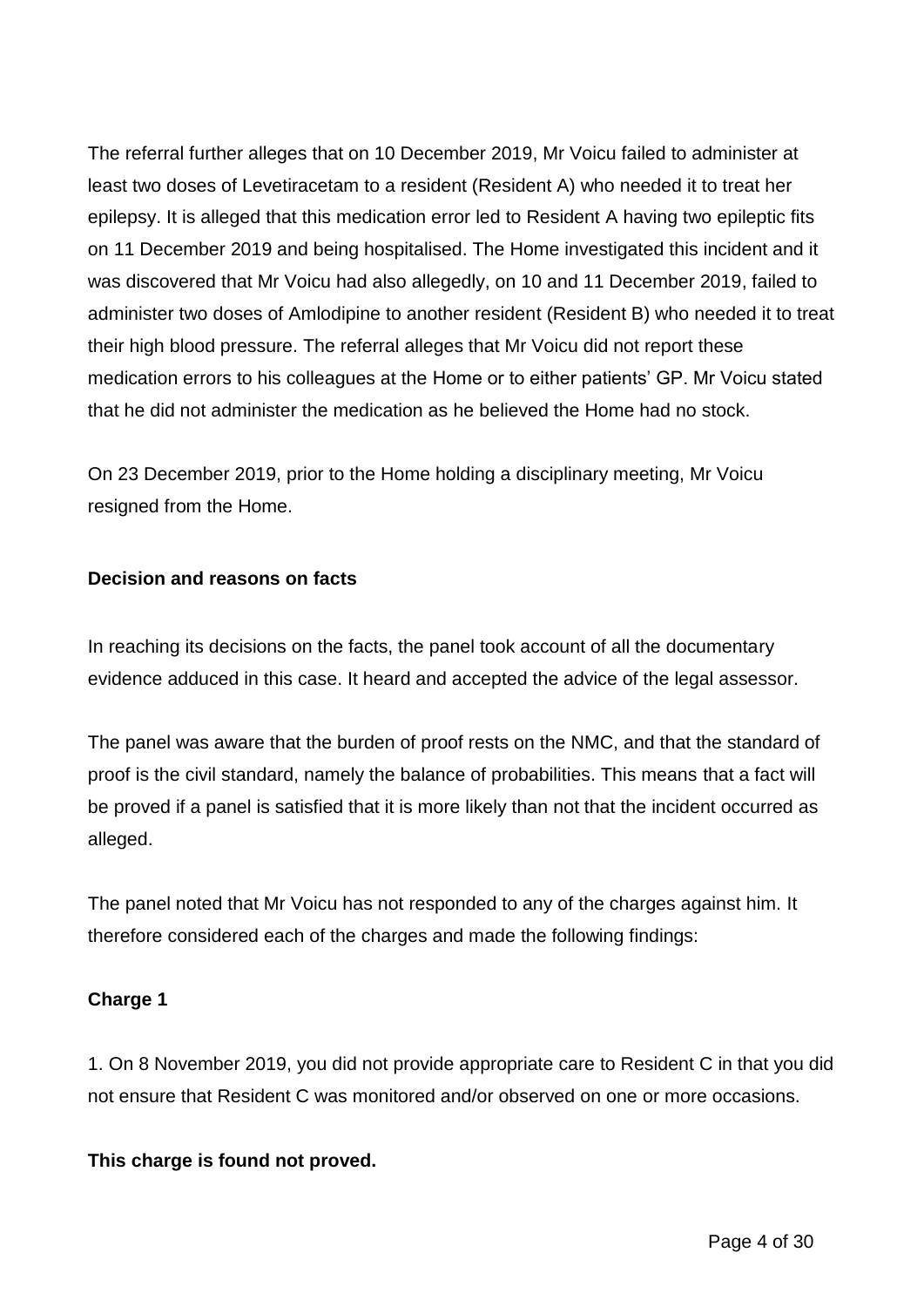In considering this charge, the panel had regard to Colleague C's written statement dated 6 November 2020, Colleague A's local statement dated 21 November 2019, an Adverse Incident Form dated 8 November 2019, a Discussion Record dated 12 November 2019 and an undated local statement from Mr Voicu. The panel found that there was conflicting evidence from different witnesses.

The panel noted that Mr Voicu was the Team Leader on 8 November 2019 and that Colleague A was working with him as an agency nurse that day. It noted that Colleague C stated in her written statement that Colleague A '*was not unknown to the Home as she had done several shifts at the Home previously'* and that Mr Voicu '*would have been able to ask for her assistance in most things without too much of a problem'*.

The panel had regard to the Adverse Incident Form, in which Mr Voicu stated that he asked Colleague A to '*check her [Resident C's] obs and monitor her'*. It considered that Mr Voicu acted appropriately by delegating this task to Colleague A and the panel had no evidence before it to suggest that he should not have done so. The panel considered that a team leader delegating care to a qualified nurse colleague does constitute appropriate care and that it was not unreasonable for Mr Voicu to expect that his instructions were adhered to.

The panel also noted that in the Discussion Record, Witness C stated that Mr Voicu '*went on his break at a critical time'* after delegating Resident C's checks to Colleague A on 8 November 2019. However it also noted that in Colleague A's local statement she made no mention of Mr Voicu going on a break, rather that he '*went down to the ground floor to bring observation equipment to the second floor'*. In view of the lack of corroborative evidence, the panel was not satisfied that Mr Voicu did indeed take a break '*at a critical time*'.

The panel noted that there was a suggestion in the Adverse Incident Report, completed by Mr Voicu, that there had been a misunderstanding about which resident needed to be checked. Resident C and another resident had both vomited and Colleague A first went to check on the other resident as opposed to Resident C.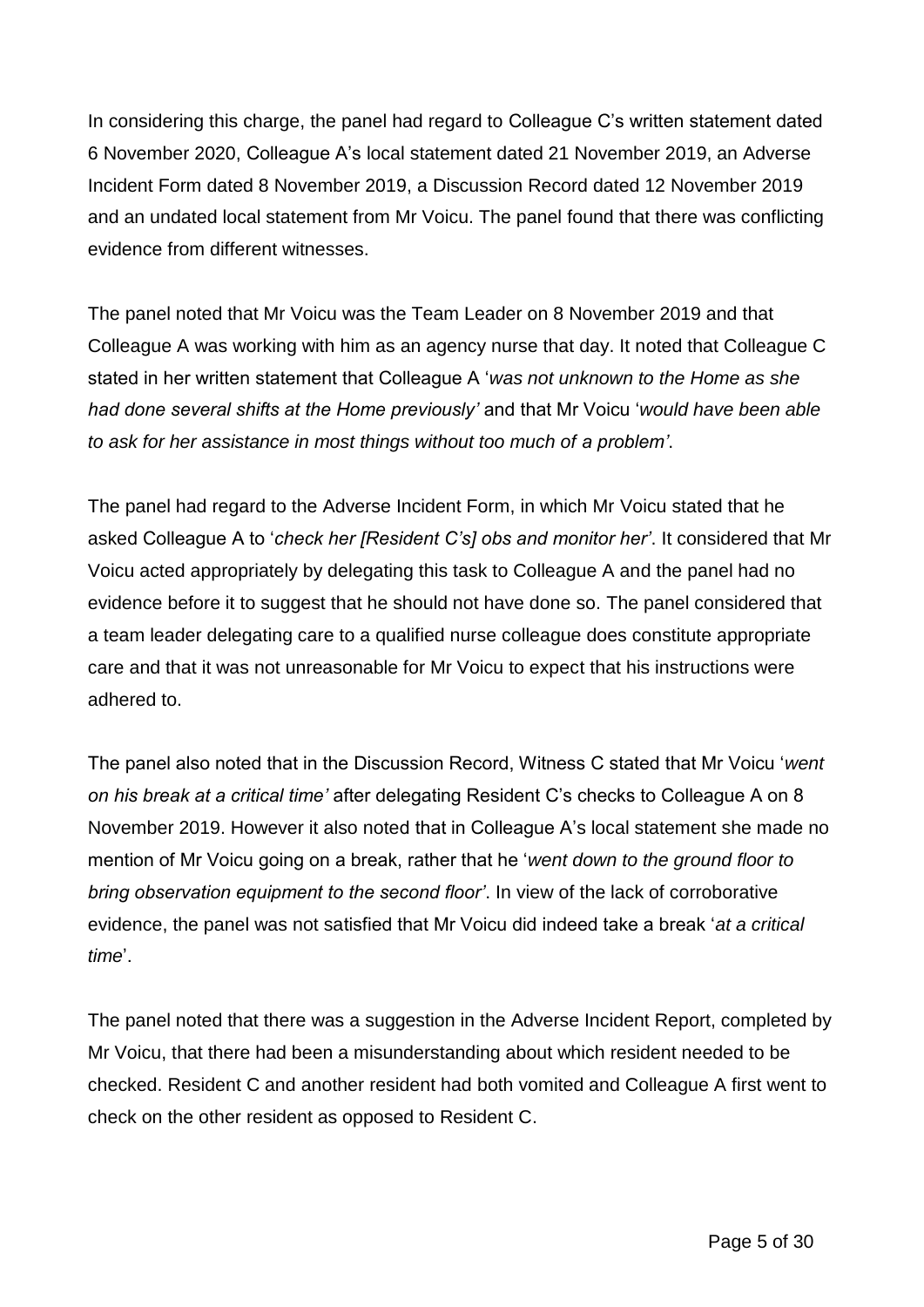In any event, the panel only had evidence before it that Resident C had vomited, not that she was experiencing any more serious concerns. The panel therefore considered that, if Mr Voicu did go on a break, there is no medical evidence to suggest that this would have been inappropriate. The panel considered that, if there was a misunderstanding about which resident should have been checked, it was unclear from the evidence how this occurred.

In view of the above, on the balance of probabilities, the panel found charge 1 not proved.

## **Charge 2a**

- 2. On 10 December 2019 you:
	- a) Failed to administer one or more doses of Levetiracetam to Resident A.

#### **This charge is found proved.**

In considering this charge, the panel had regard to Colleague B's written statement dated 26 September 2020, Colleague C's written statement dated 6 November 2020, Resident A's Medicine Administration Record (MAR) Chart for 10 December 2019, the Home's Notes from Investigation Meeting dated 12 December 2019.

The panel had first had regard to Colleague C's written statement that stated:

*'When doing the medication round, if the nurse is not able to find medication in the trolley, the first thing to do would be check the resident's MAR Chart. The MAR Chart will state how many tablets were received with the last order, so if 56 tablets were signed in on the MAR Chart seven days ago and there are only three in the trolley, then it will be clear to the nurse that they will need to check the medication cupboard as the MAR Chart states the medication has been received.*

*If medication is omitted during the round, the nurse is expected to record this on the MAR Chart by writing 'O' instead of signing it and to provide a reason for the*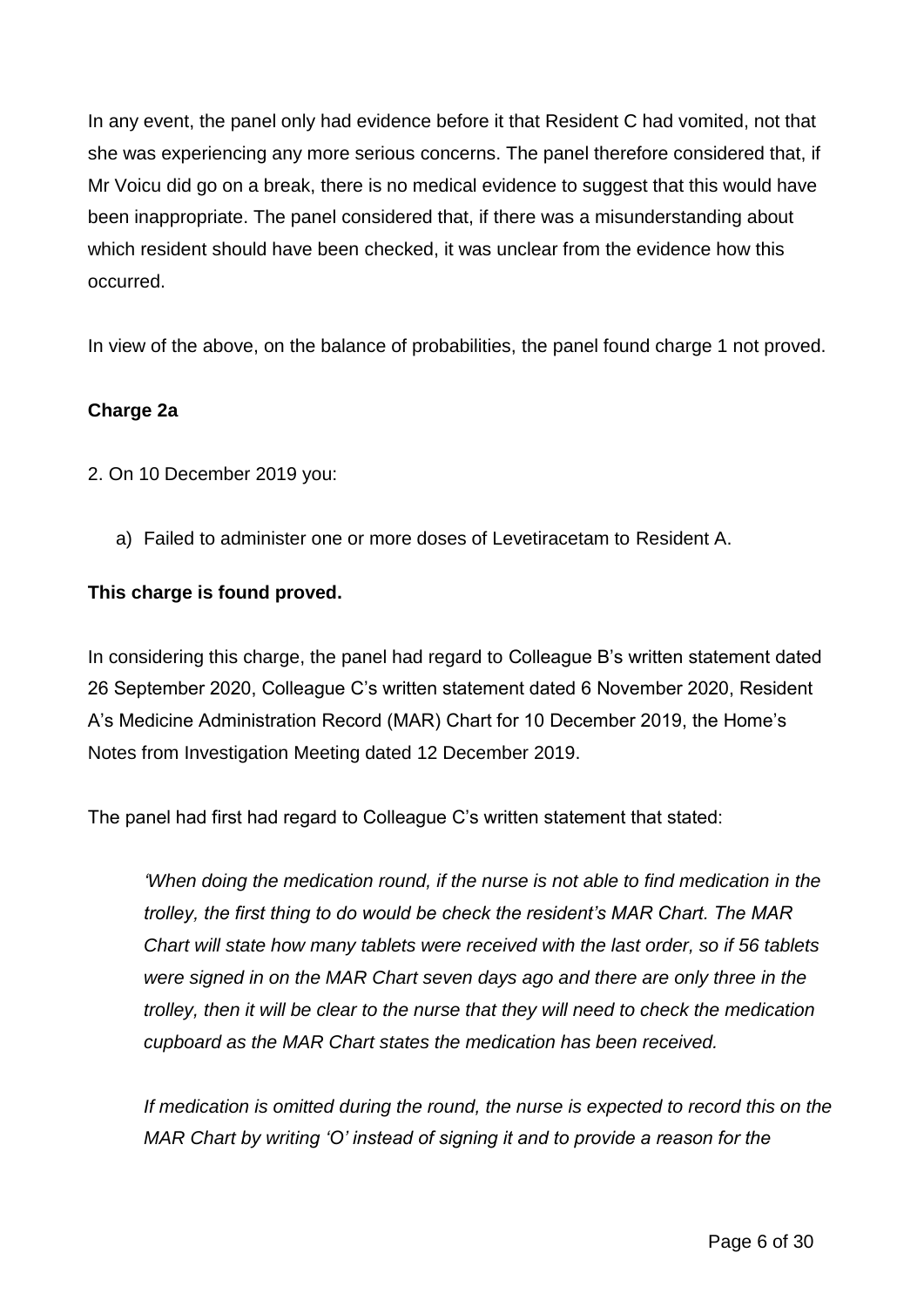*omission on the back of the chart, such as resident sleeping, not needed or even no stock left.*

*[…]*

*[Mr Voicu] was aware of the medication administration procedure. He had been at the Home for several years and so would have gone to the medication cupboard to find extra medication in the past.'*

The panel had regard to Resident A's MAR Chart for 10 December 2019 and noted that there were two '*O*'s marked on this entry, which Colleague C had outlined means that the medication was not administered. It had regard to Colleague B's written statement that stated:

*'[Mr Voicu] had returned to the clinic by this point, and so I asked him why he had not given Resident A Levetiracetam and he said he thought we had run out. I opened the medication cupboard in the clinic and found the new boxes of Levetiracetam.'*

The panel had regard to the Home's Notes of Investigation Meeting in which Mr Voicu accepted that he did not administer Levetiracetam to Resident A as he was under the impression there was no stock:

The Home – *'So given that you could see there were 56 (Levetiracetam tablets) signed in did you not go and try find them?'*

Mr Voicu – *'I put O, but I didn't look at the amount that was signed in or that part of the MAR. I looked in the cupboard but was unable to see it.'*

The panel was satisfied that Mr Voicu did not administer Levetiracetam to Resident A on 10 December 2019. It noted that Mr Voicu indicated that he did not do so on the basis he thought the Home did not have any Levetiracetam in stock. However, the panel considered that it was clear that the Home did have stock and that Mr Voicu would have known this had he followed the Home's Medicine Management policy.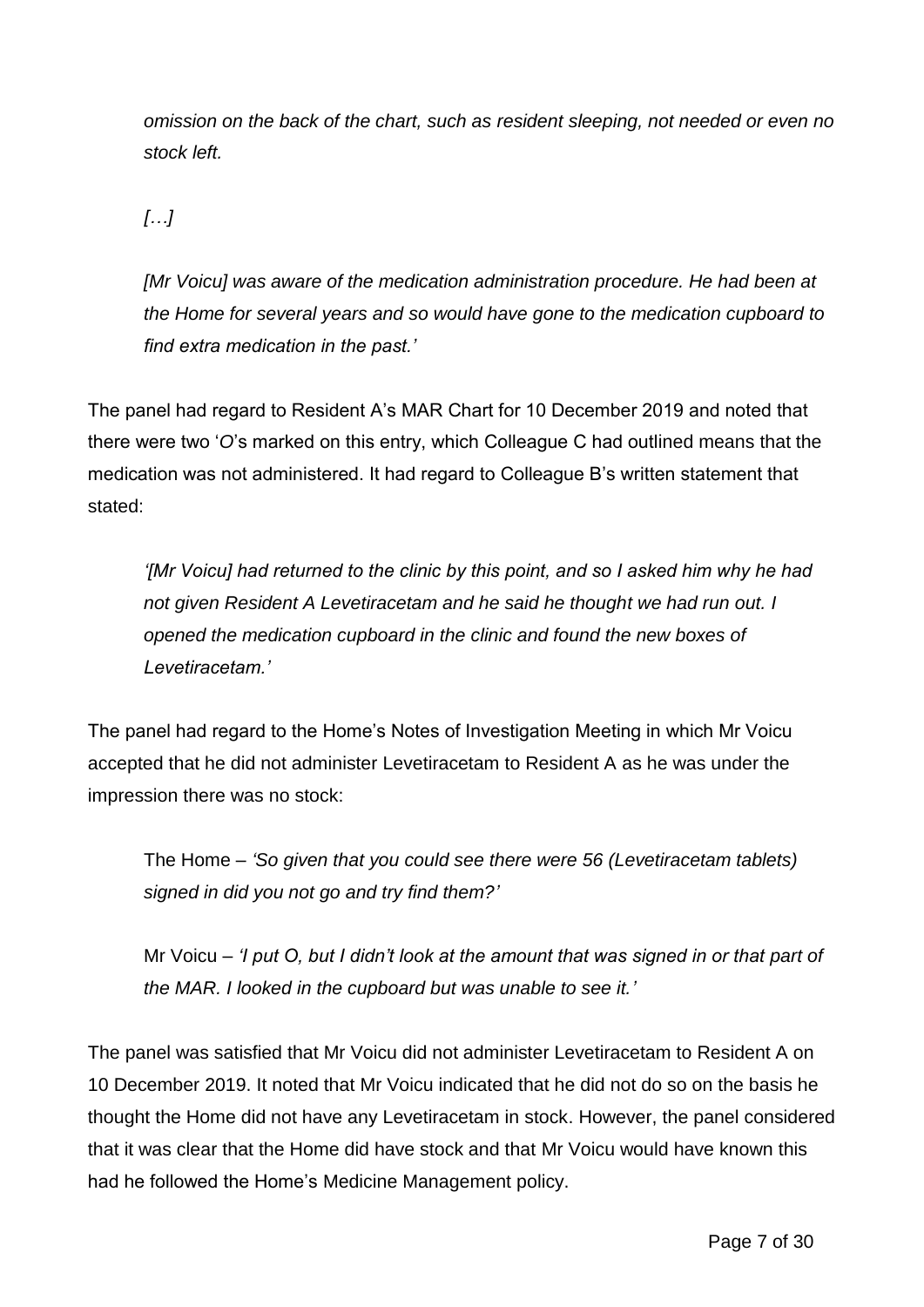In view of the above the panel found charge 2a proved.

## **Charge 2b**

- 2. On 10 December 2019 you:
	- b) Failed to administer Amlodipine to Resident B.

## **This charge is found proved.**

In considering this charge, the panel had regard to Colleague B's written statement dated 26 September 2020, Colleague C's written statement dated 6 November 2020, Resident B's MAR Chart for 10 December 2019, the Home's Notes from Investigation Meeting dated 12 December 2019.

The panel had regard to Colleague C's written statement that stated:

*'On 12 December, [Colleague B] was completing the morning medication when he picked up that there had been another medication error. Resident B was prescribed to take medication for blood pressure and this had not been administered on 10 and 11 December 2019. [Mr Voicu] had been responsible for Resident B's medication on both days.*

# *[…]*

*[Mr Voicu] would have known that this medication needed to be given as it was listed on Resident B's MAR Chart. We receive pre-printed MAR Charts from Lloyd's Pharmacy which has the prescription clearly written on it. It would have also been included in Resident B's tray in the medication trolley. [Mr Voicu] had been working at the Home for a long time and so was definitely aware of how to check what medication each resident should take.'*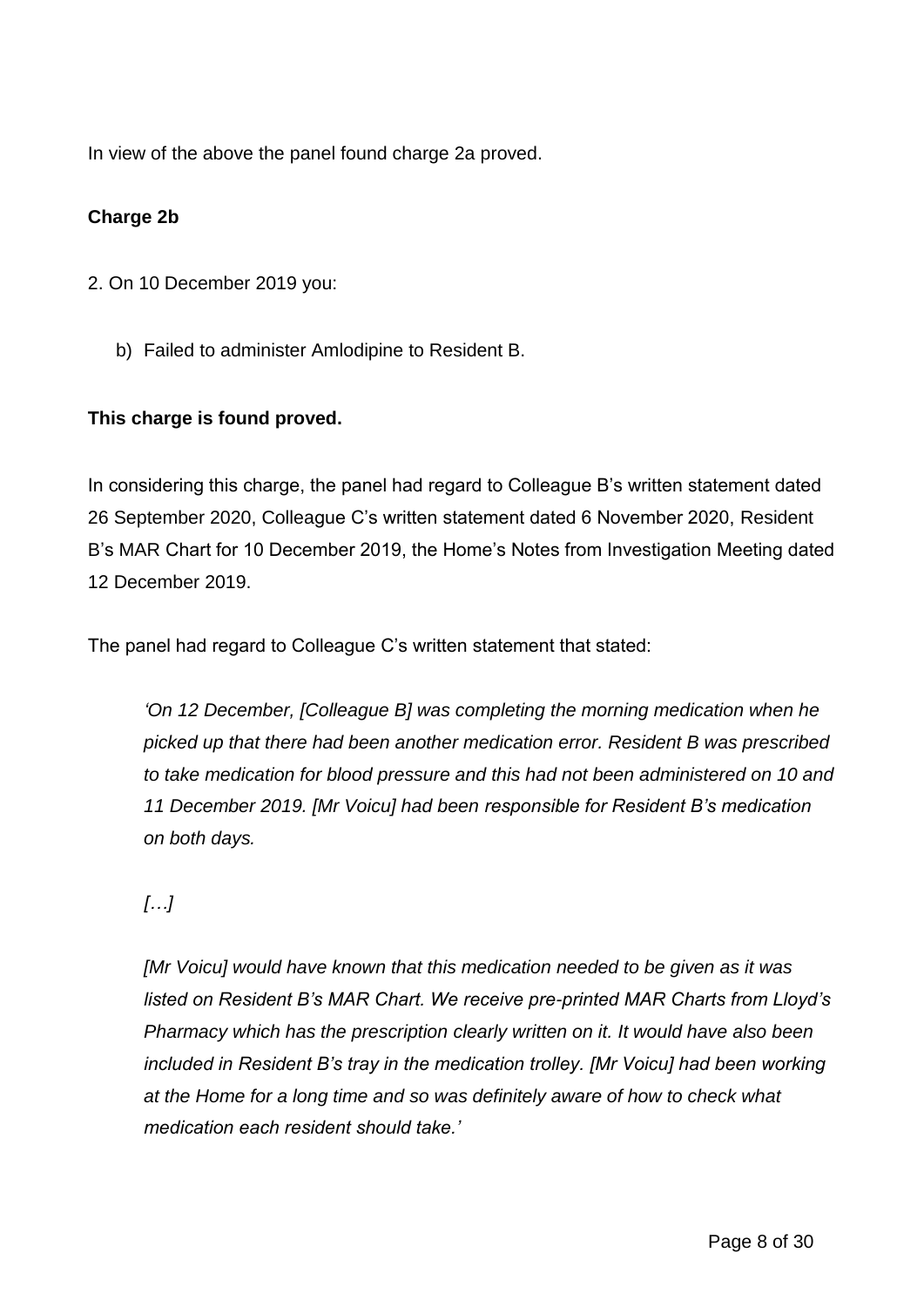The panel had regard to Resident B's MAR chart and noted that there was no entry on 10 December 2019.

The panel also had regard to the Home's Notes of Investigation Meeting in which Mr Voicu accepted that he did not administer Amlodipine to Resident B as he misread the MAR Chart:

The Home – *'Unfortunately today there has been another medication error found, where you have not given medication to Resident B on Tuesday or Wednesday (10 and 11 December 2019). Can you tell me why?'*

Mr Voicu *– 'The medication is only to be given on the highlighted days on the weekend. It was not due to be given on those days.'*

The Home – '*Can you see that in the medication description it says to give daily?'*

Mr Voicu – '*Yes, I can see that now. But I thought it was just the highlighted days.'*

## $[...]$

The Home – '*But did you check the box on the left side MAR Chart where the medication is written and the instructions?'*

Mr Voicu – '*No.'*

The Home – '*or the box of medication?'*

Mr Voicu – '*No.'*

The panel was satisfied that Mr Voicu did not administer Amlodipine to Resident B on 10 December 2019. It noted that Mr Voicu indicated that he was under the impression that this medication was not to be given on 10 December 2019 but the panel considered that, had he carried out the appropriate checks, Mr Voicu would have known that it should have been given daily.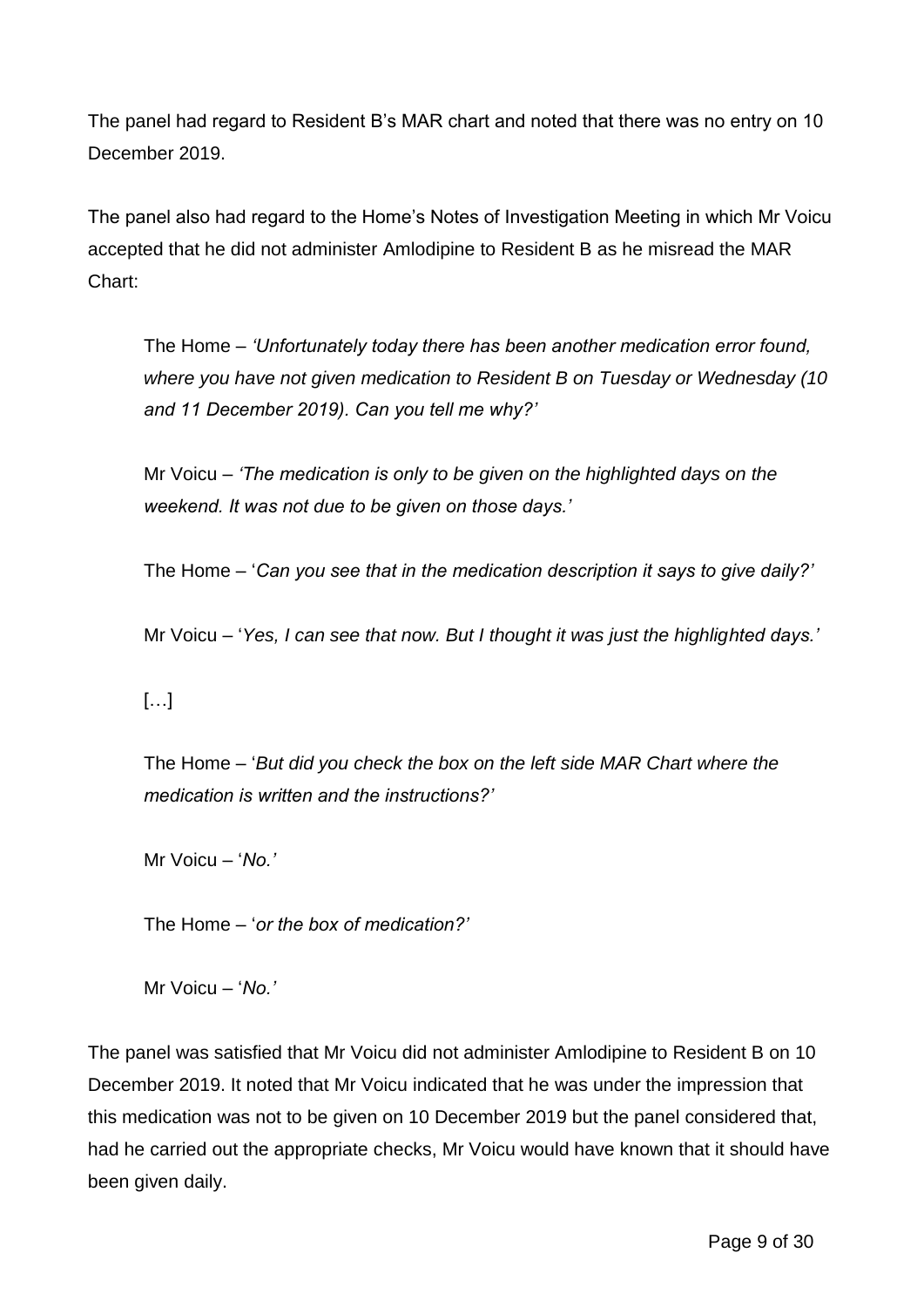In view of the above the panel found charge 2b proved.

## **Charge 3a**

- 3. On 11 December 2019 you:
	- a) Failed to administer Amlodipine to Resident B in a timely manner or at all.

## **This charge is found proved.**

In considering this charge, the panel had regard to Colleague B's written statement dated 26 September 2020, Colleague C's written statement dated 6 November 2020, Resident B's MAR Chart for 11 December 2019, the Home's Notes from Investigation Meeting dated 12 December 2019.

The panel had regard to Colleague C's written statement that stated:

*'On 12 December, [Colleague B] was completing the morning medication when he picked up that there had been another medication error. Resident B was prescribed to take medication for blood pressure and this had not been administered on 10 and 11 December 2019. [Mr Voicu] had been responsible for Resident B's medication on both days.*

## *[…]*

*[Mr Voicu] would have known that this medication needed to be given as it was listed on Resident B's MAR Chart. We receive pre-printed MAR Charts from Lloyd's Pharmacy which has the prescription clearly written on it. It would have also been included in Resident B's tray in the medication trolley. [Mr Voicu] had been working at the Home for a long time and so was definitely aware of how to check what medication each resident should take.'*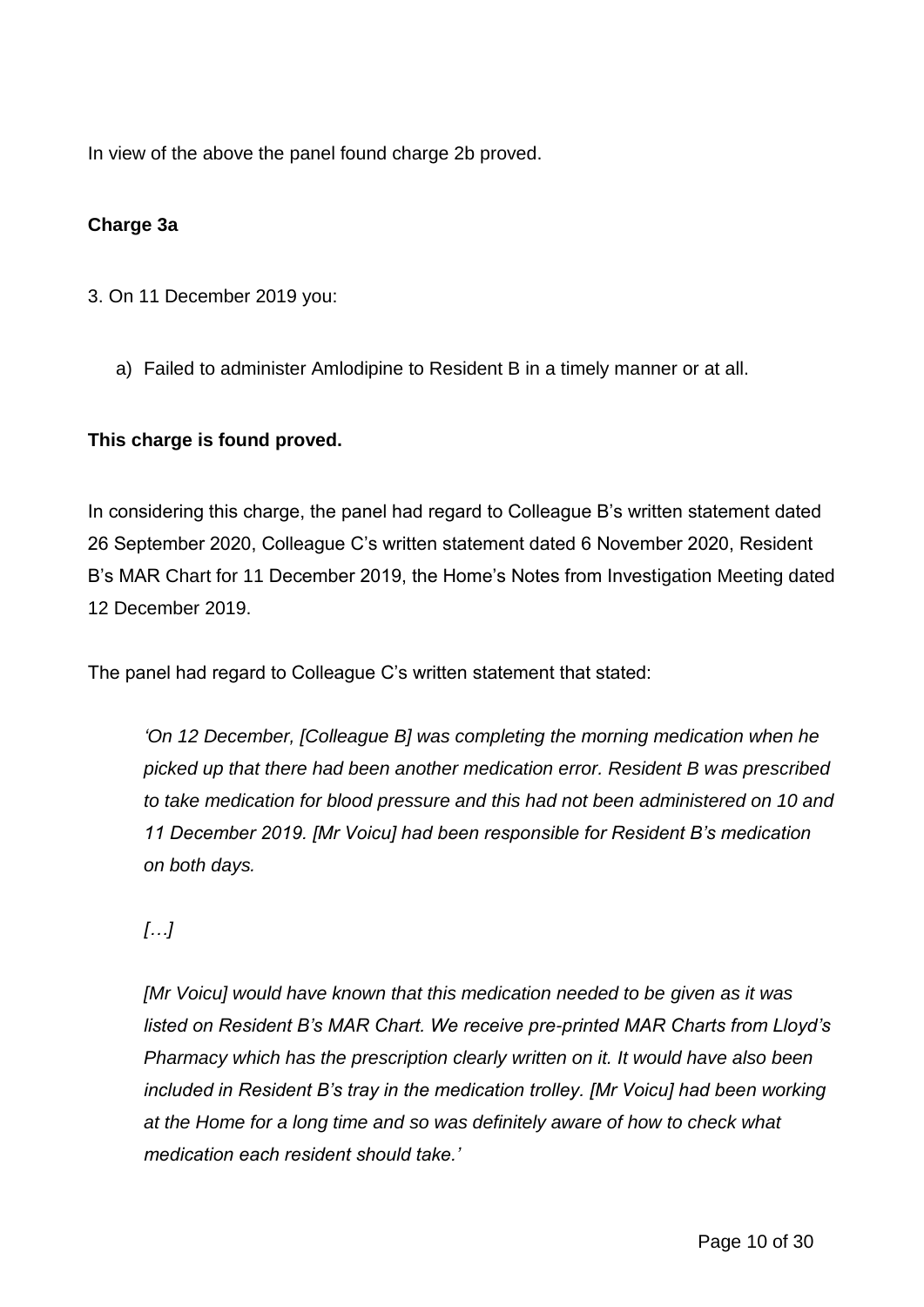The panel had regard to Resident B's MAR chart and noted that there was no entry on 11 December 2019.

The panel also had regard to the Home's Notes of Investigation Meeting in which Mr Voicu accepted that he did not administer Amlodipine to Resident B as he misread the MAR Chart:

The Home – *'Unfortunately today there has been another medication error found, where you have not given medication to Resident B on Tuesday or Wednesday (10 and 11 December 2019). Can you tell me why?'*

Mr Voicu *– 'The medication is only to be given on the highlighted days on the weekend. It was not due to be given on those days.'*

The Home – '*Can you see that in the medication description it says to give daily?'*

Mr Voicu – '*Yes, I can see that now. But I thought it was just the highlighted days.'*

## $[...]$

The Home – '*But did you check the box on the left side MAR Chart where the medication is written and the instructions?'*

Mr Voicu – '*No.'*

The Home – '*or the box of medication?'*

Mr Voicu – '*No.'*

The panel was satisfied that Mr Voicu did not administer Amlodipine to Resident B on 11 December 2019. It noted that Mr Voicu indicated that he was under the impression that this medication was not to be given on 11 December 2019 but the panel considered that, had he carried out the appropriate checks, Mr Voicu would have known that it should have been given daily.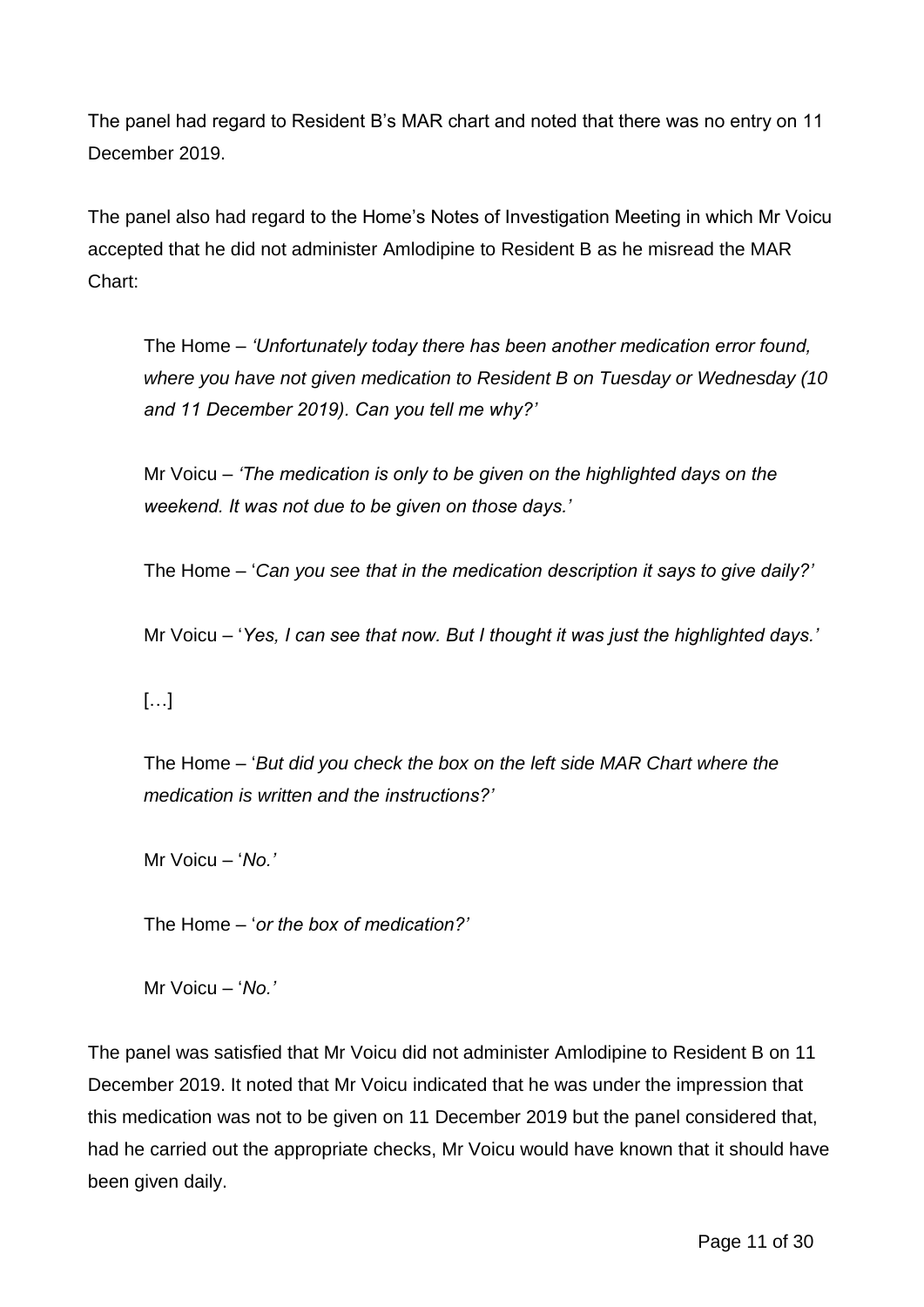In view of the above the panel found charge 3a proved.

## **Charge 3b**

- 3. On 11 December 2019 you:
	- b) Did not provide one or more GP's with full and/or accurate information in that you did not report your failure to administer medication to Resident A.

#### **This charge is found proved.**

In considering this charge, the panel had regard to Dr 1's written statement dated 10 February 2021 and Dr 2's written statement dated 23 February 2021.

The panel noted that Dr 1's written statement stated:

*'I was Resident A's assigned GP, so I received a telephone call in the morning of 11 December 2019 in relation to her having a seizure.*

## *[…]*

*I do not believe that missed medication was mentioned during the conversation. Although I cannot remember the details of the conversation, I would have recorded this is Resident A's notes if it had been discussed and I cannot see missed medication recorded in the notes.*

*[…]*

*I would have expected to be notified about Resident A missing Levetiracetam during this conversation as it was relevant to the fact Resident A had a seizure this time and the assumption otherwise was that the medication dose needs to be increased. I would have expected to be contacted when it was realised that any*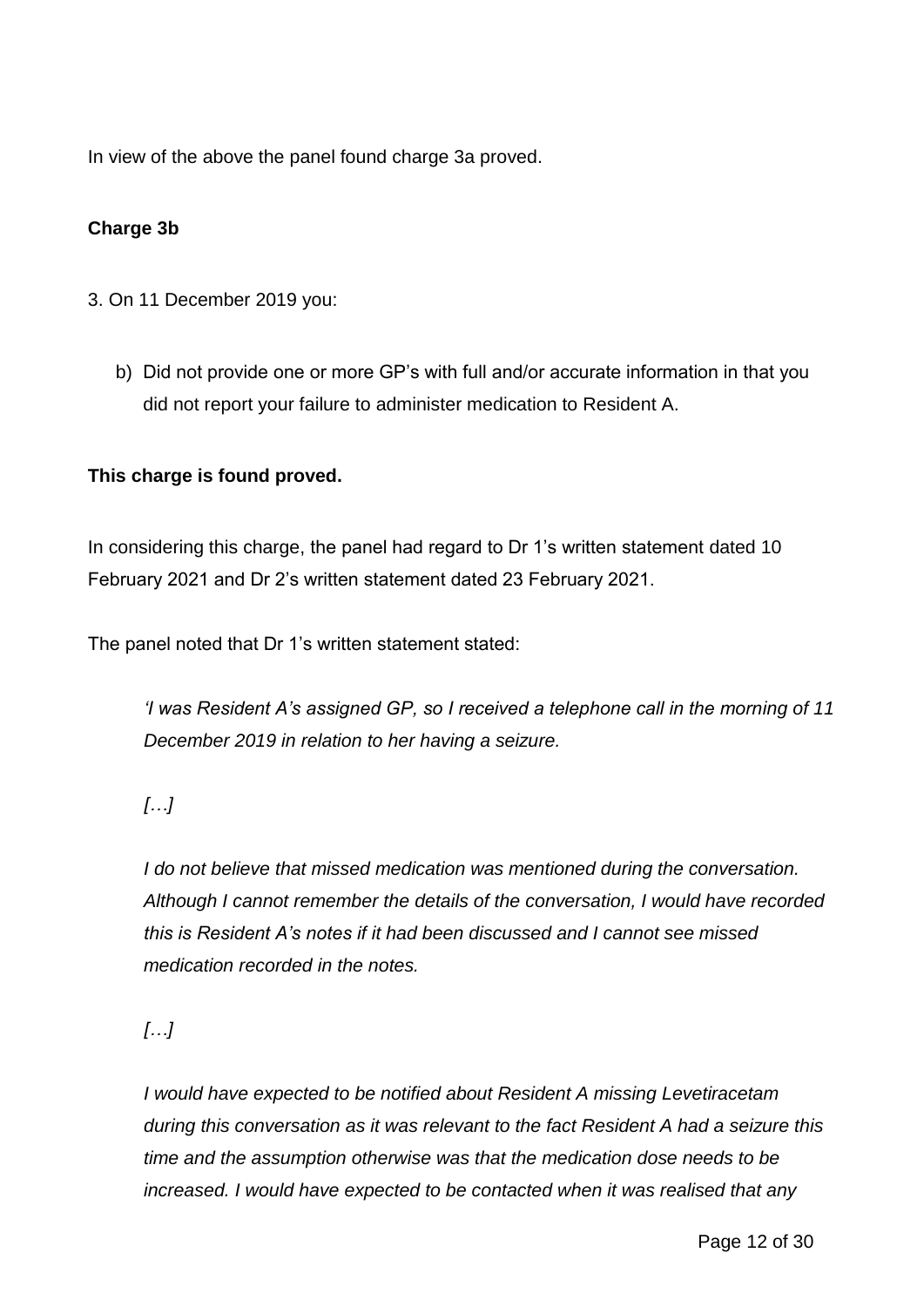*medication had been missed to give additional guidance as to how to manage the resident in view of this.'*

The panel noted Dr 2's written statement that stated:

*'On 11 December 2019, I was the on-call emergency GP in the afternoon and I received a telephone call at about 15:30 from [Mr Voicu]. [Mr Voicu] told me that Resident A had another seizure, having had one in the morning…*

*I then asked [Mr Voicu] if there was any reason for Resident A to be having seizures and if there had been any changes to their medication. This is a standard question to ask as, for example, it is possible that an out of hours doctor could have prescribed addition medication which we were not yet aware of but could have had an impact. [Mr Voicu] said there were no changes to Resident A's medication, failing to notify me at 15:30 that Resident A had missed two doses of Levetiracetam on the day before and one earlier in the day.'*

The panel was satisfied that Mr Voicu did not advise either Dr 1 or Dr 2 about Resident A having missed her prescribed doses of Levetiracetam. It was also satisfied that Mr Voicu was aware that Resident A had not received her prescribed doses of Levetiracetam at the time he spoke to Dr 1 and Dr 2 as he had been the nurse responsible for not administering it.

In view of the above the panel found charge 3b proved.

#### **Charge 4**

4. Acted with a lack of candour and/or integrity in respect of one or more sub-charges at charges 2 and/or 3, in that you did not report your medication administration failures.

#### **This charge is found proved.**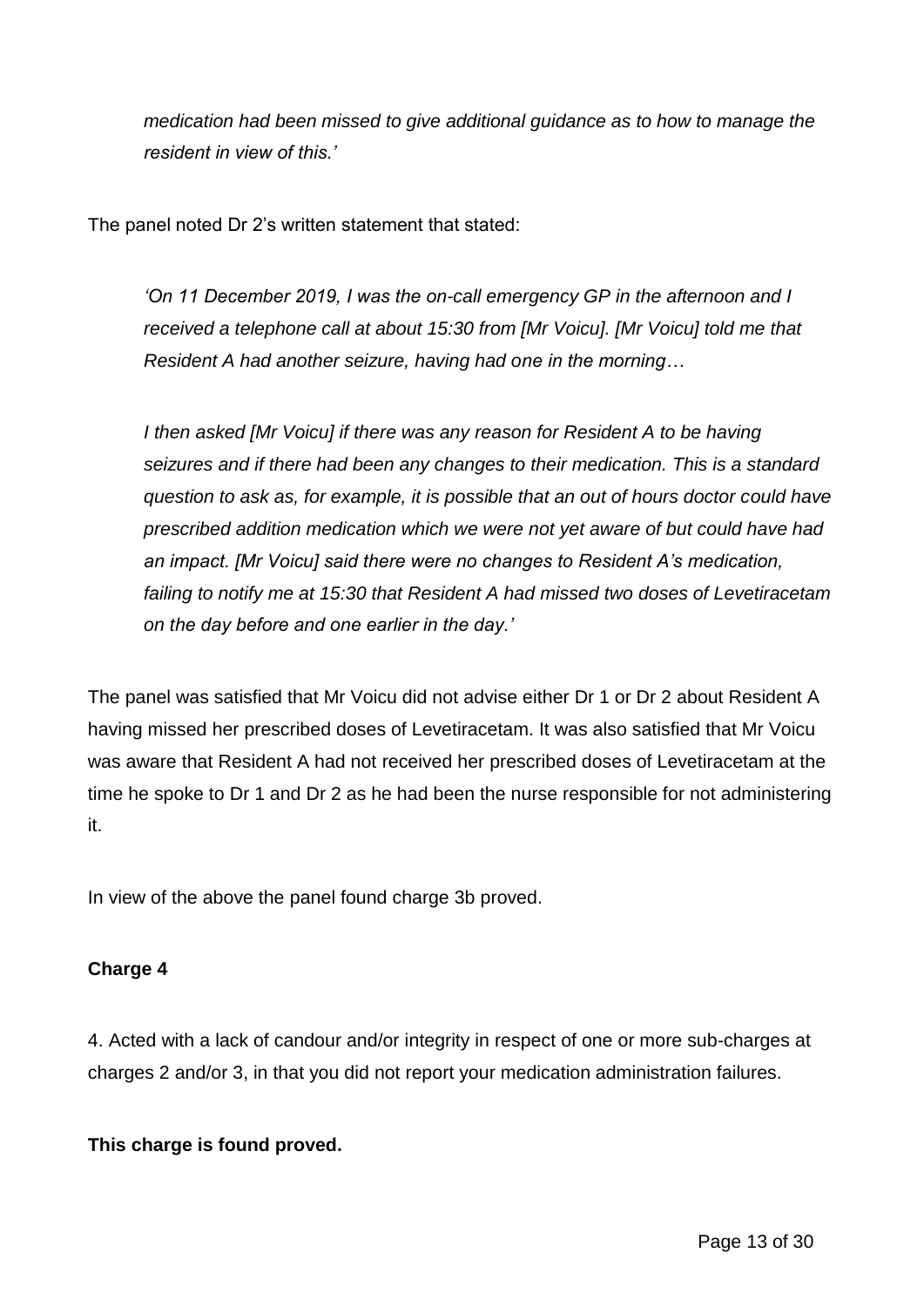In considering this charge, the panel had regard to its findings at charge 3b, Colleague B's written statement dated 26 September 2020 and Colleague C's written statement dated 6 November 2020

The panel noted Colleague B's written statement that stated:

*'[Mr Voicu] had not mentioned any missing medication during the shift on 10 December 2019 or morning handover on 11 December or during handover at the end of the shift, so, until I reviewed the nurse diary, I had been completely unaware that Resident A had missed her epilepsy medication.'*

The panel also had regard to Colleague C's written statement that stated:

*'[Mr Voicu] had several opportunities to inform us what happened, however he failed to do so.*

*[…]*

*[Mr Voicu] could have remedied his errors at several points, for example by telling us about the lack of medication on 10 December 2019.'*

The panel noted its finding that Mr Voicu did not inform either Dr 1 or Dr 2 of the medication errors. In so doing, it found that Mr Voicu failed in his duty of candour and integrity.

In view of the above the panel found charge 4 proved.

#### **Fitness to practise**

Having reached its determination on the facts of this case, the panel then moved on to consider whether the facts found proved amount to misconduct and, if so, whether Mr Voicu's fitness to practise is currently impaired. There is no statutory definition of fitness to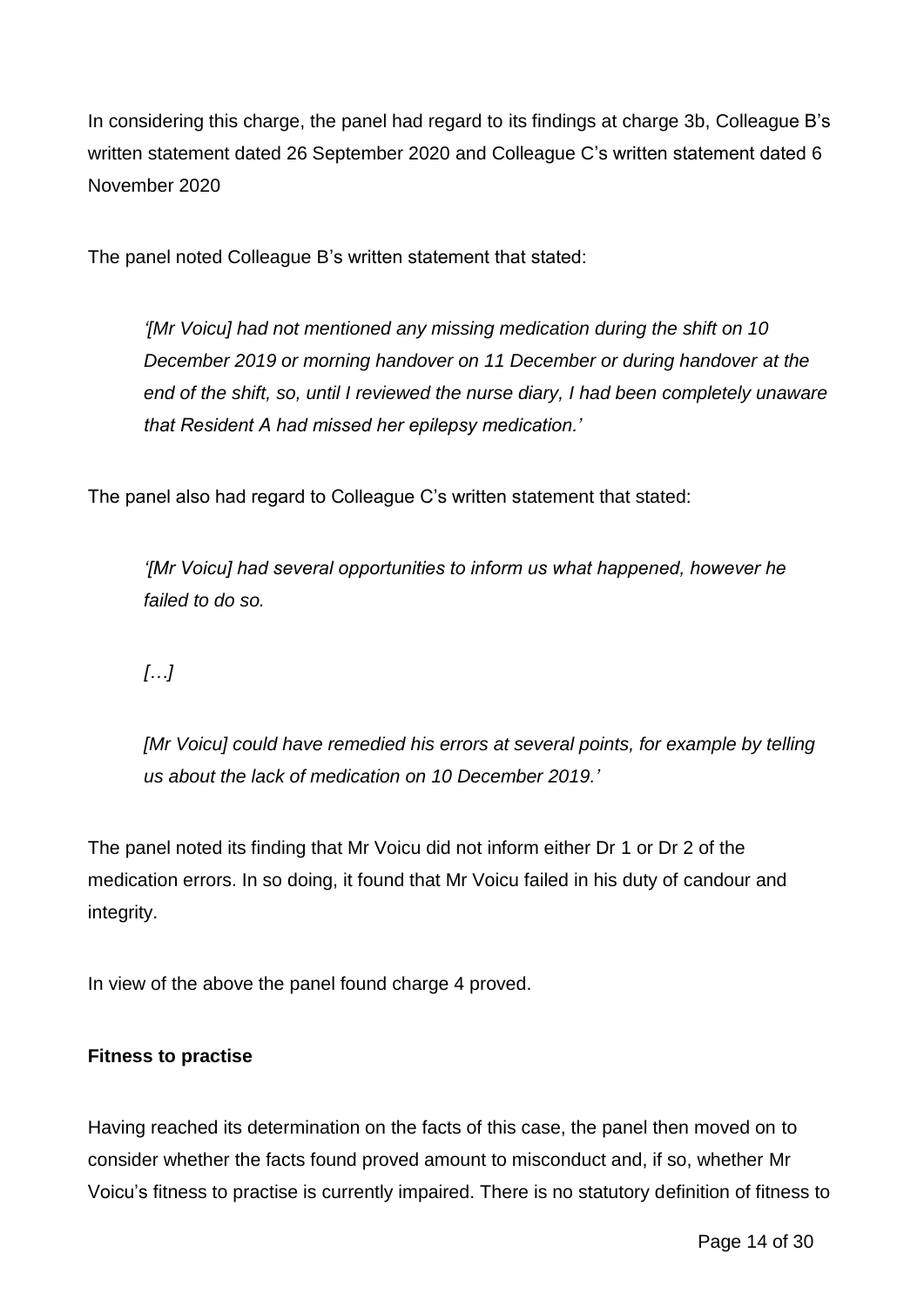practise. However, the NMC has defined fitness to practise as a registrant's suitability to remain on the register unrestricted.

The panel, in reaching its decision, has recognised its statutory duty to protect the public and maintain public confidence in the profession. Further, it bore in mind that there is no burden or standard of proof at this stage and it has therefore exercised its own professional judgement.

The panel adopted a two-stage process in its consideration. Firstly, the panel must determine whether the facts found proved amount to misconduct. Secondly, only if the facts found proved amount to misconduct, the panel must decide whether, in all the circumstances, Mr Voicu's fitness to practise is currently impaired as a result of that misconduct.

#### **Representations on misconduct and impairment**

The panel had regard to the NMC's written submissions on misconduct, which read as follows:

*'The comments of Lord Clyde in Roylance v General Medical Council [1999] UKPC 16 may provide some assistance when seeking to define misconduct:*

*'[331B-E] Misconduct is a word of general effect, involving some act or omission which falls short of what would be proper in the circumstances. The standard of propriety may often be found by reference to the rules and standards ordinarily required to be followed by a [nurse] practitioner in the particular circumstances'.*

*As may the comments of Jackson J in Calheam v GMC [2007] EWHC 2606 (Admin) and Collins J in Nandi v General Medical Council [2004] EWHC 2317 (Admin):*

*'[Misconduct] connotes a serious breach which indicates that the doctor's (nurse's) fitness to practise is impaired' And 'The adjective "serious" must be*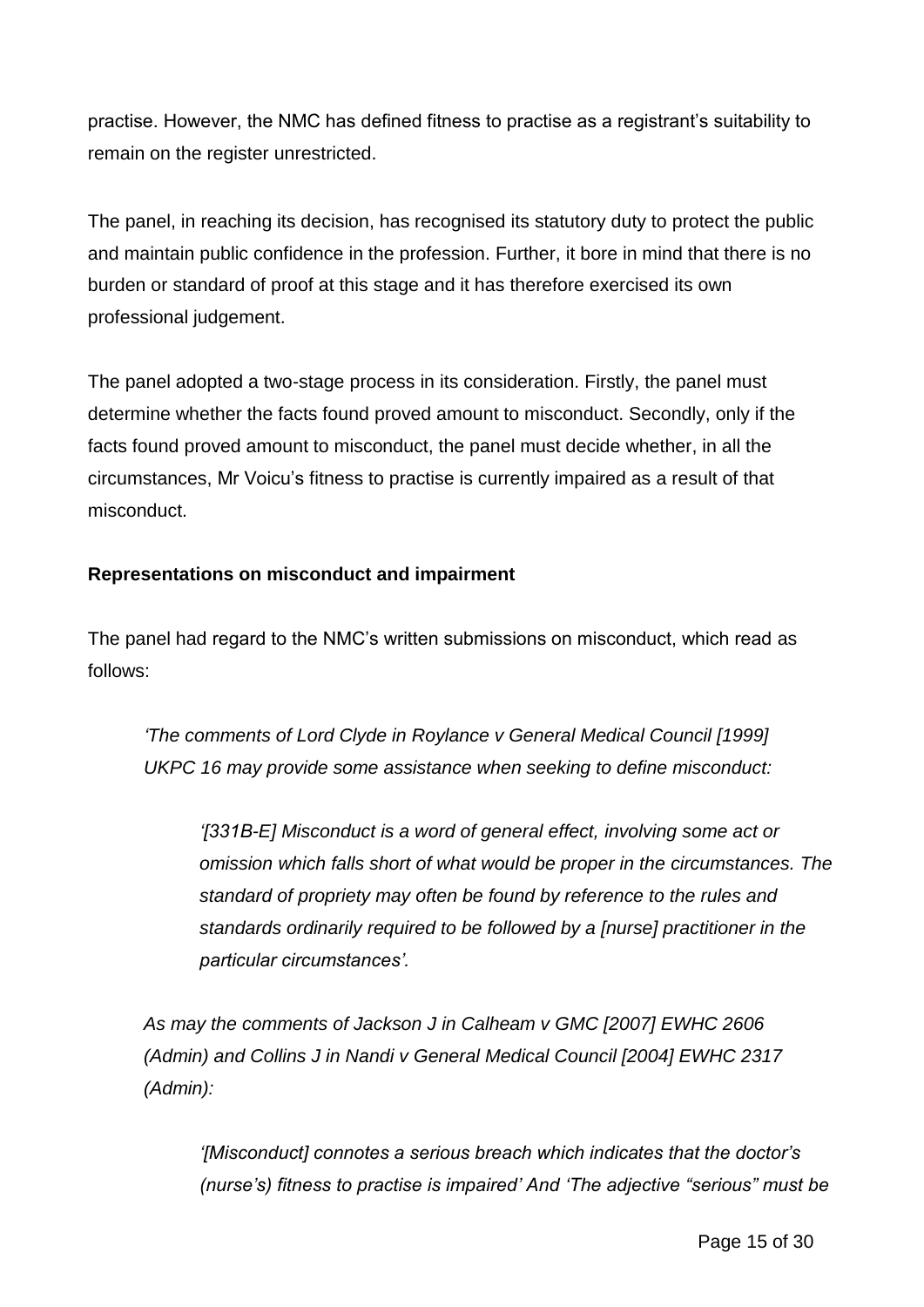*given its proper weight, and in other contexts there has been reference to conduct which would be regarded as deplorable by fellow practitioner'.*

*Where the acts or omissions of a registered nurse are in question, what would be proper in the circumstances (per Roylance) can be determined by having reference to the Nursing and Midwifery Council's Code of Conduct.*

*At the relevant time, Mr Voicu was subject to the provisions of The Code: Professional standards of practice and behaviour for nurses and midwives (2015) ("the Code"). We consider the following provisions of the Code have been breached in this case:*

*1 Treat people as individuals and uphold their dignity*

*To achieve this, you must:*

*1.1 treat people with kindness, respect and compassion*

*1.2 make sure you deliver the fundamentals of care effectively*

*1.4 make sure that any treatment, assistance or care for which you are responsible is delivered without undue delay*

*1.5 respect and uphold people's human rights*

*8 Work co-operatively To achieve this, you must: 8.6 share information to identify and reduce risk*

*11 Be accountable for your decisions to delegate tasks and duties to other people To achieve this, you must:*

*11.1 only delegate tasks and duties that are within the other person's scope of competence, making sure that they fully understand your instructions*

*11.2 make sure that everyone you delegate tasks to is adequately supervised and supported so they can provide safe and compassionate care*

*19 Be aware of, and reduce as far as possible, any potential for harm associated with your practice*

*To achieve this, you must:*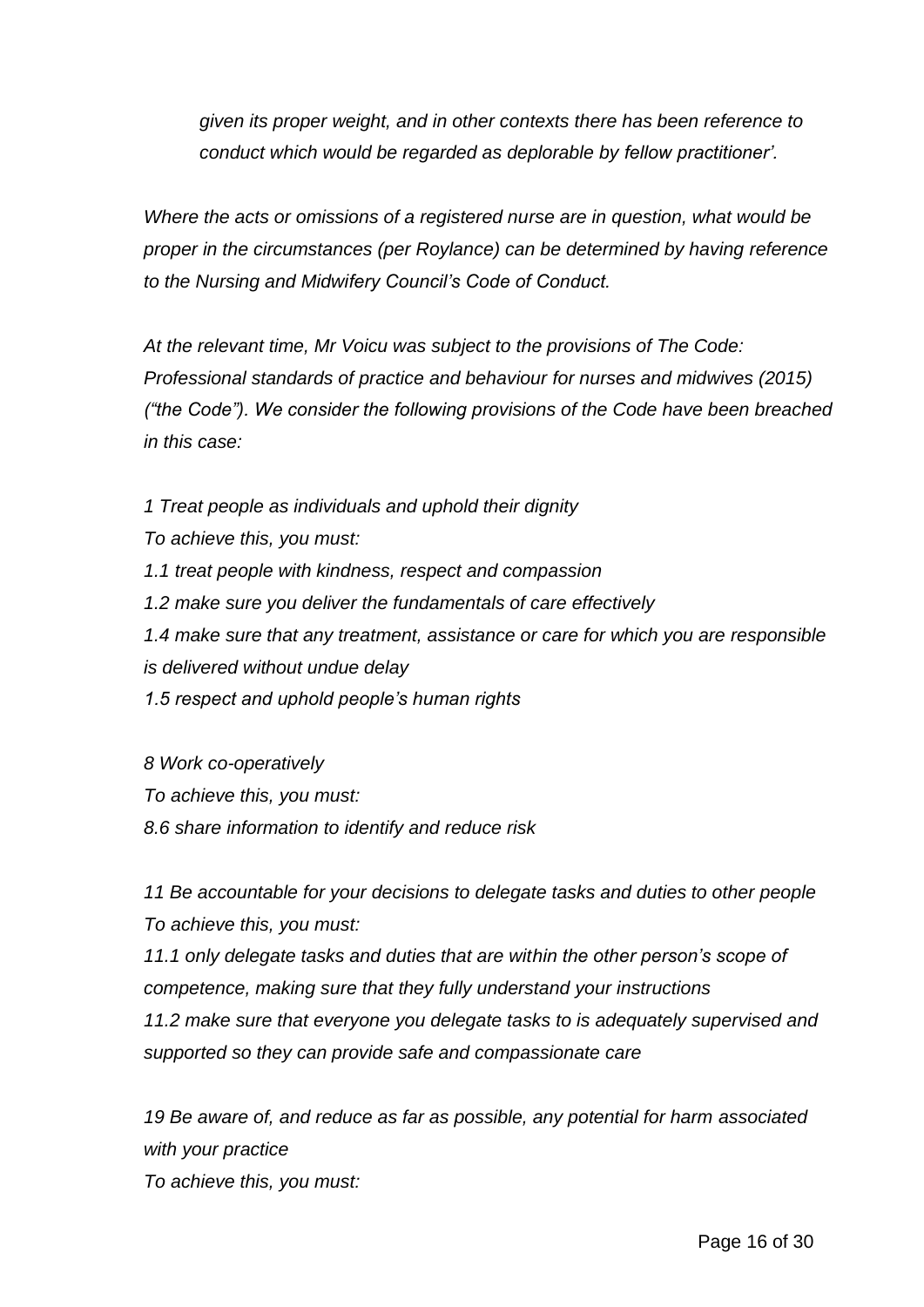*19.1 take measures to reduce as far as possible, the likelihood of mistakes, near misses, harm and the effect of harm if it takes place*

*20 Uphold the reputation of your profession at all times To achieve this, you must: 20.1 keep to and uphold the standards and values set out in the Code 20.2 act with honesty and integrity at all times, treating people fairly and without discrimination, bullying or harassment 20.3 be aware at all times of how your behaviour can affect and influence the behaviour of other people 20.5 treat people in a way that does not take advantage of their vulnerability or cause them upset or distress*

*We consider the misconduct serious because Mr Voicu failed to provide appropriate care to Resident C and failed to administer medication to Resident A and Resident B. Mr Voicu also failed to provide accurate information to the GP. The conduct of Mr Voicu detailed in the charges fall far short of what would have been expected of a registered professional.'*

The panel also had regard to the NMC's written submissions on impairment, which read as follows:

*'Impairment needs to be considered as of today's date, i.e. whether Mr Voicu's fitness to practice is currently impaired as a result of misconduct. The NMC defines impairment as a registered professional's suitability to remain on the register without restriction. There is no burden or standard of proof to apply as this is a matter for the fitness to practice panel's own professional judgement.*

*We consider the following questions from the case of Council for Healthcare Regulatory Excellence v (1) Nursing and Midwifery Council (2) Grant [2011] EWHC 927 (Admin)) can be answered in the affirmative both in respect of past conduct and future risk:*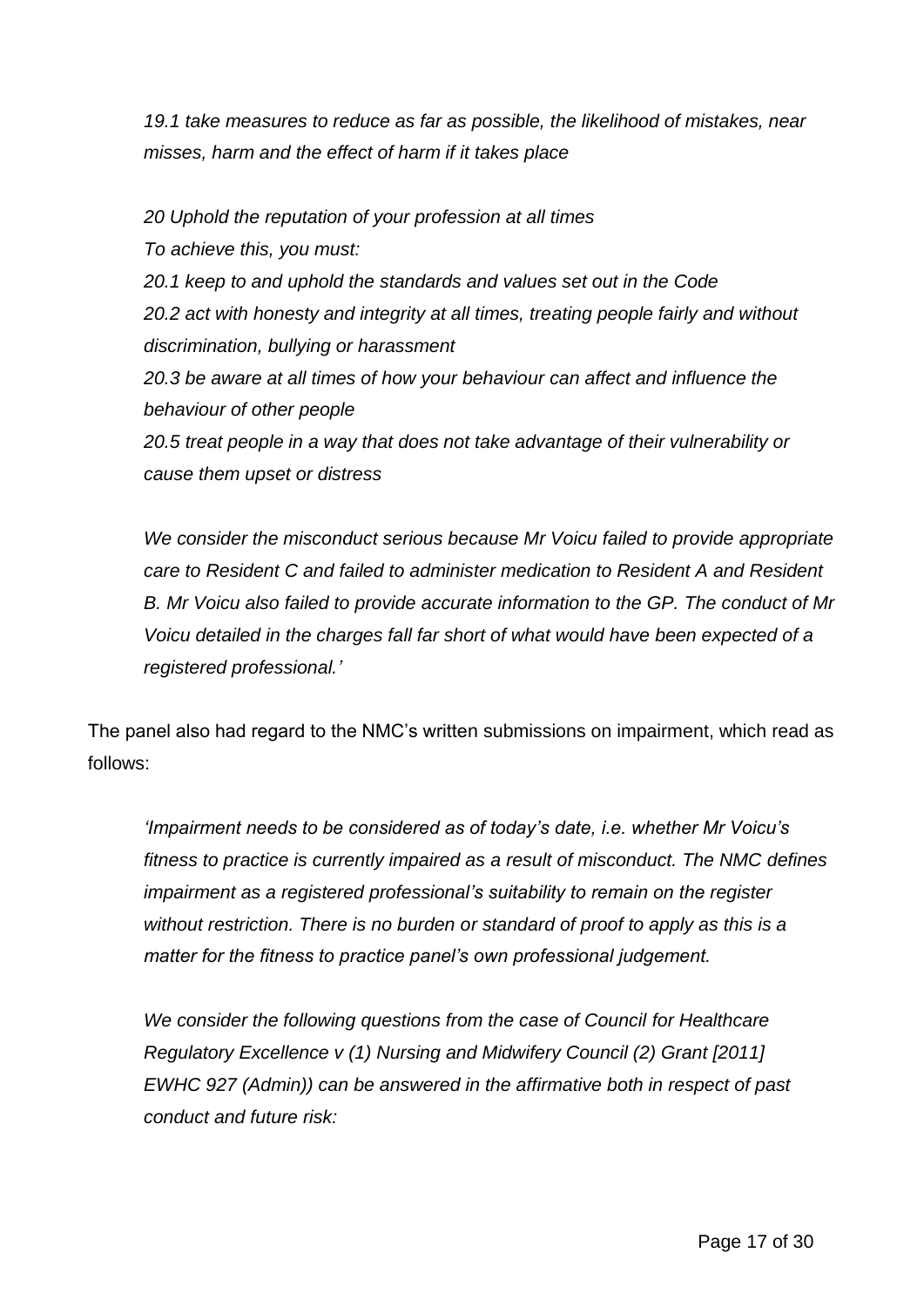*1. Has [the Registrant] in the past acted and/or is liable in the future to act as so to put a patient or patients at unwarranted risk of harm; and/or 2. Has [the Registrant] in the past brought and/or is liable in the future to bring the [nursing] profession into disrepute; and/or 3. Has [the Registrant] in the past committed a breach of one of the fundamental tenets of the [nursing] profession and/or is liable to do so in the future*

*The panel must also consider the comments of Cox J in Grant at paragraph 101:*

*"The Committee should therefore have asked themselves not only whether the Registrant continued to present a risk to members of the public, but whether the need to uphold proper professional standards and public confidence in the Registrant and in the profession would be undermined if a finding of impairment of fitness to practise were not made in the circumstances of this case".*

*Mr Voicu has clearly brought the profession into disrepute by the very nature of the conduct displayed. Nurses occupy a position of trust and must act and promote integrity at all times, which have been breached in this case. The public has the right to expect high standards of registered professionals.*

*With regard to future risk it may assist to consider the comments of Silber J in Cohen v General Medical Council [2008] EWHC 581 (Admin) namely (i) whether the concerns are easily remediable; (ii) whether they have in fact been remedied; and (iii) whether they are highly unlikely to be repeated.*

*We consider that the clinical concerns are remediable however Mr Voicu has displayed no insight.*

*We take this view because Mr Voicu has not engaged in the NMC process and has not shown any remorse or taken steps to remediate his behaviour. We consider Mr Voicu has not undertaken relevant training in respect of the issues of concern. Therefore the risk of repetition is high.*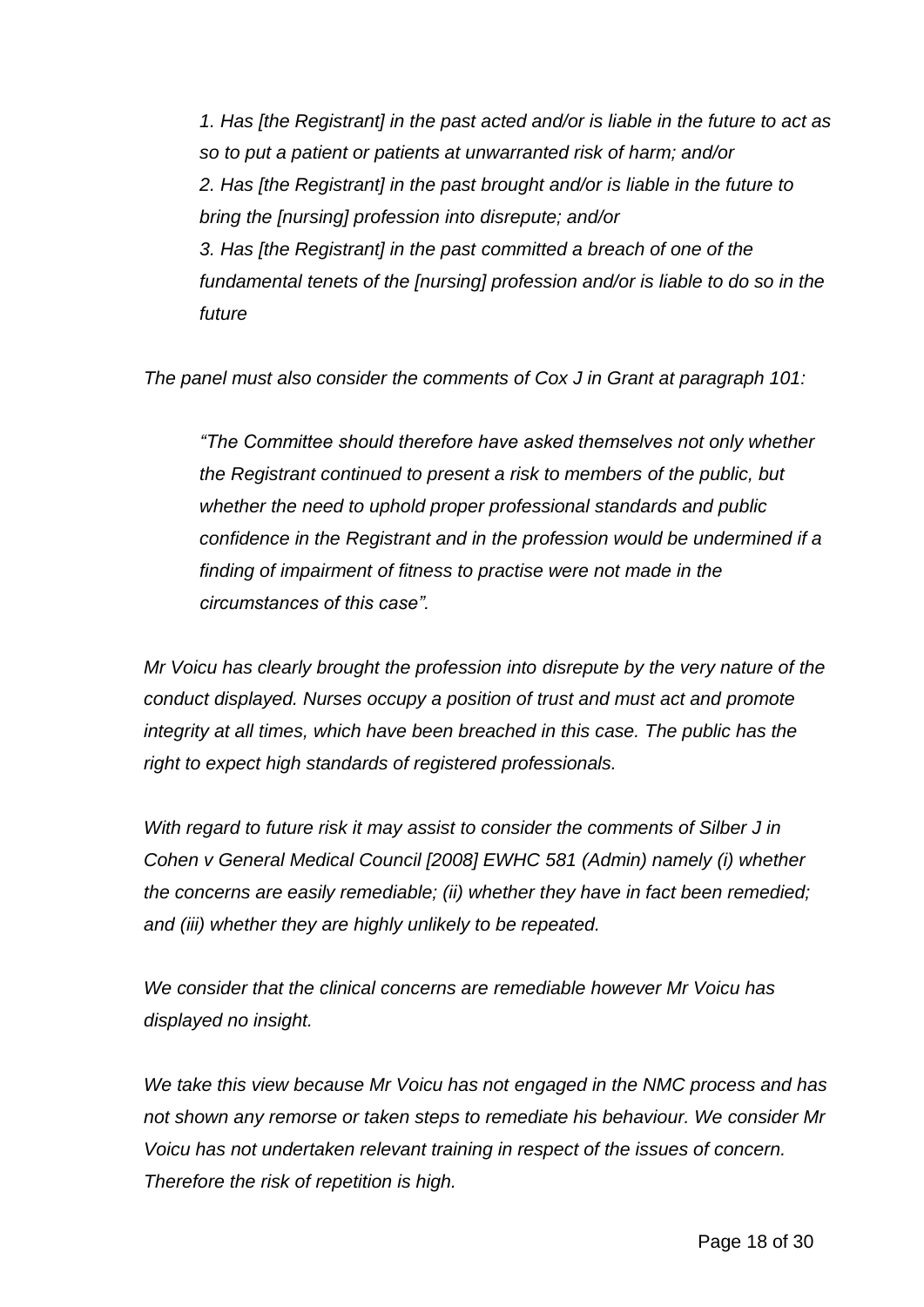*We consider there is a continuing risk to the public due to Mr Voicu's lack of full insight and having not demonstrated that he has strengthened practice through work in a relevant area. Mr Voicu's conduct has the ability to put more patients at risk. Mr Voicu has also failed to uphold proper standards of conduct and behaviour.*

*The public rightly expect nurses to demonstrate the skills and knowledge fundamental to a nursing practice, ensuring that those standards are upheld and adhered to. A finding of impairment is thus also essential to maintain public confidence in the profession.*

*It is submitted that a finding of impairment is necessary on public protection grounds and public interest.'*

## **Decision and reasons on misconduct**

The panel accepted the advice of the legal assessor, who advised it that a breach of professional duty must be serious if it is to amount to misconduct.

When determining whether the facts found proved amount to misconduct, the panel had regard to the terms of 'The Code: Professional standards of practice and behaviour for nurses and midwives (2015' (the Code).

The panel was of the view that Mr Voicu's actions did fall significantly short of the standards expected of a registered nurse, and it considered them to have amounted to several breaches of the Code. Specifically:

## *'1 - Treat people as individuals and uphold their dignity.*

*To achieve this you must:*

*1.4 - Make sure that any treatment, assistance or care for which you are responsible is delivered without undue delay.*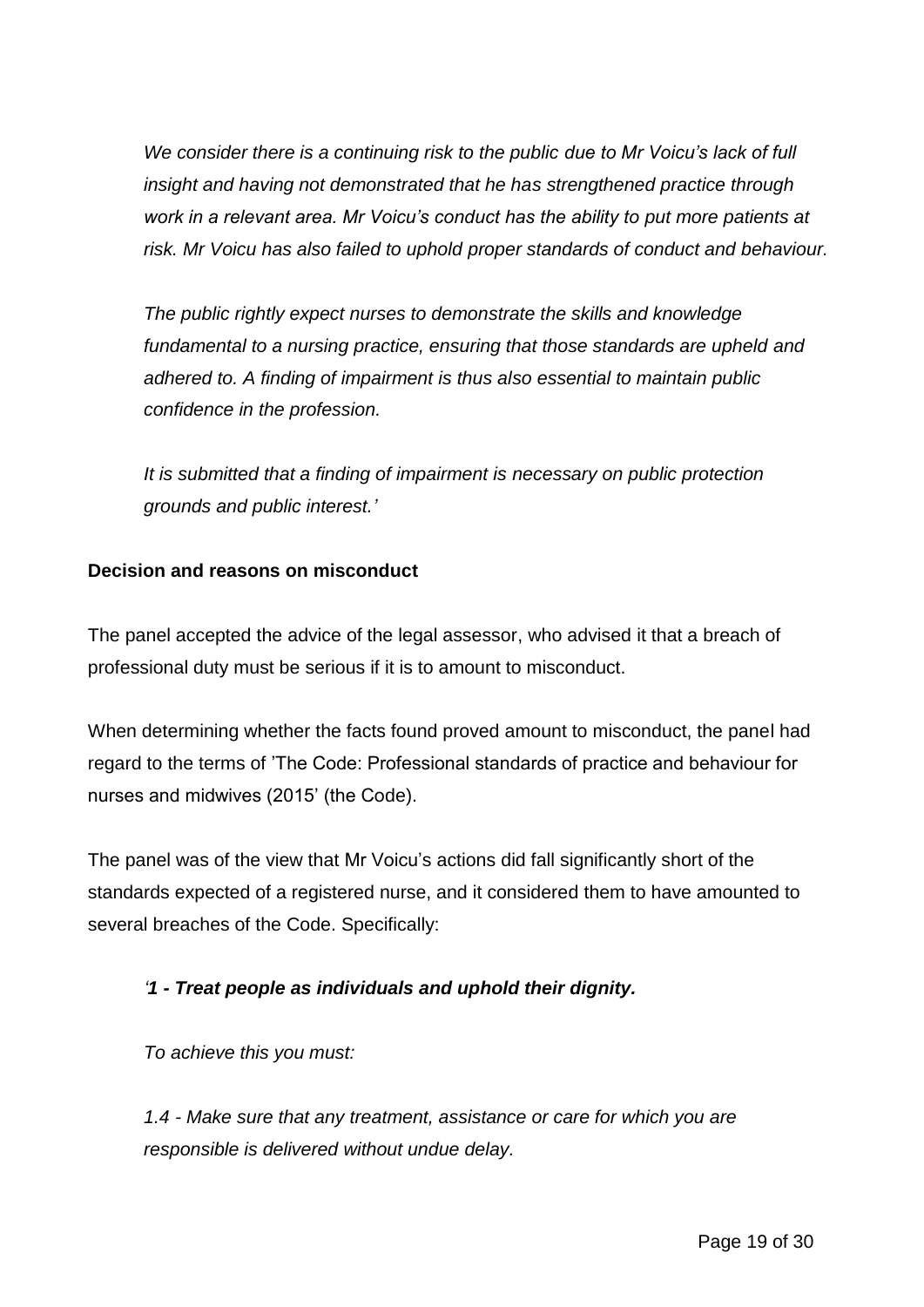#### *8 - Work co-operatively.*

*To achieve this you must:*

*8.6 - Share information to identify and reduce risk.*

# *16 - Act without delay if you believe that there is a risk to patient safety or public protection.*

*To achieve this, you must:*

*16.1 - raise and, if necessary, escalate any concerns you may have about patient or public safety, or the level of care people are receiving in your workplace or any other health and care setting and use the channels available to you in line with our guidance and your local working practices*

# *19 - Be aware of, and reduce as far as possible, any potential for harm associated with your practice.*

*To achieve this you must:*

*19.1 - Take measures to reduce as far as possible, the likelihood of mistakes, near misses, harm and the effect of harm if it takes place*

#### *20 - Uphold the reputation of your profession at all times*

*To achieve this, you must:*

*20.1 - Keep to and uphold the standards and values set out in the Code'*

The panel appreciated that breaches of the Code do not automatically result in a finding of misconduct. However, in these circumstances, the panel decided that Mr Voicu's actions in the charges found proved individually and collectively fell significantly short of the standards expected so as to constitute serious misconduct.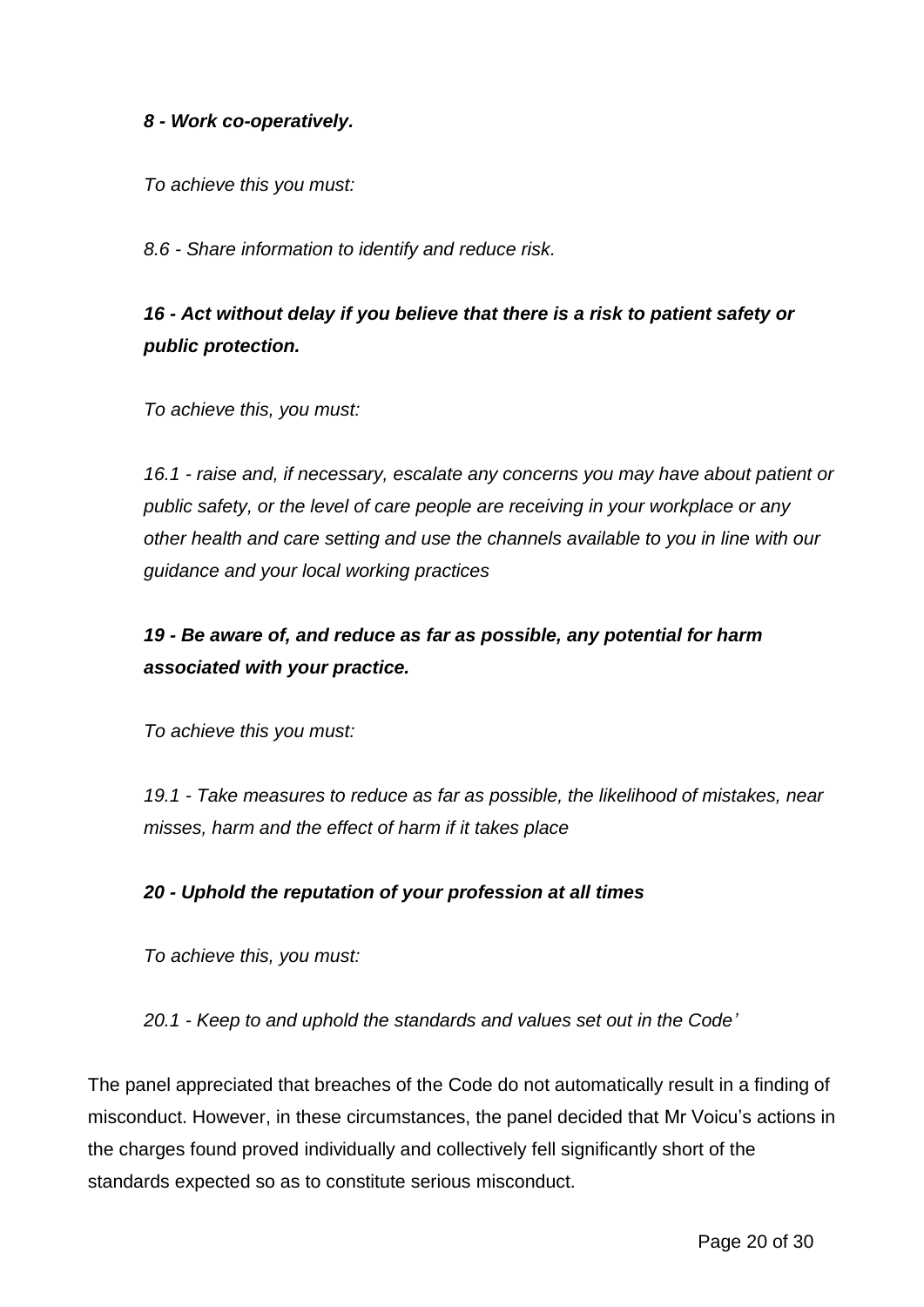The panel considered that Mr Voicu's actions in charges 2a, 2b and 3a did place patients at risk of harm and it noted that Resident A had two epileptic fits after Mr Voicu failed to administer the medication used to treat her epilepsy. The panel considered that Mr Voicu would have been aware of the risks posed by not administering epilepsy medication as prescribed for her. It also noted from Colleague C's evidence that the failure to administer prescribed medication for Resident B could have caused '*a change in the way the blood moves around her body'* and could have made Resident B *'dizzier'* and '*more likely to fall'*. Further, it considered that to fail to administer medication, and then subsequently not escalate or document this, could have had a significant impact on Resident A's and Resident B's follow up care. The panel determined that Mr Voicu's repeated failure to escalate or document medication errors exacerbated the risk posed in this case.

The panel considered that Mr Voicu's actions in charge 3b, exacerbated the seriousness of his earlier drug error. It considered that to fail to advise Resident A's GP on two occasions of her missed medication posed a serious risk to her safety and could have impacted on her follow up care.

The panel considered that breaching the duty of candour and integrity will always result in a finding of serious misconduct. It could see no reason why Mr Voicu should have withheld his medication errors and considered that his failure to report these errors was a significant departure from the standards expected of him.

The panel noted that the concerns are not confined to an isolated incident and it considered that Mr Voicu's practice had repeatedly fallen below the standards expected and the panel was satisfied that his actions were sufficiently serious to amount to misconduct. The panel was satisfied that other members of the nursing profession would consider Mr Voicu's actions to be deplorable.

Therefore, the panel found that Mr Voicu's actions fell seriously short of the conduct and standards expected of a registered nurse and amounted to misconduct.

#### **Decision and reasons on impairment**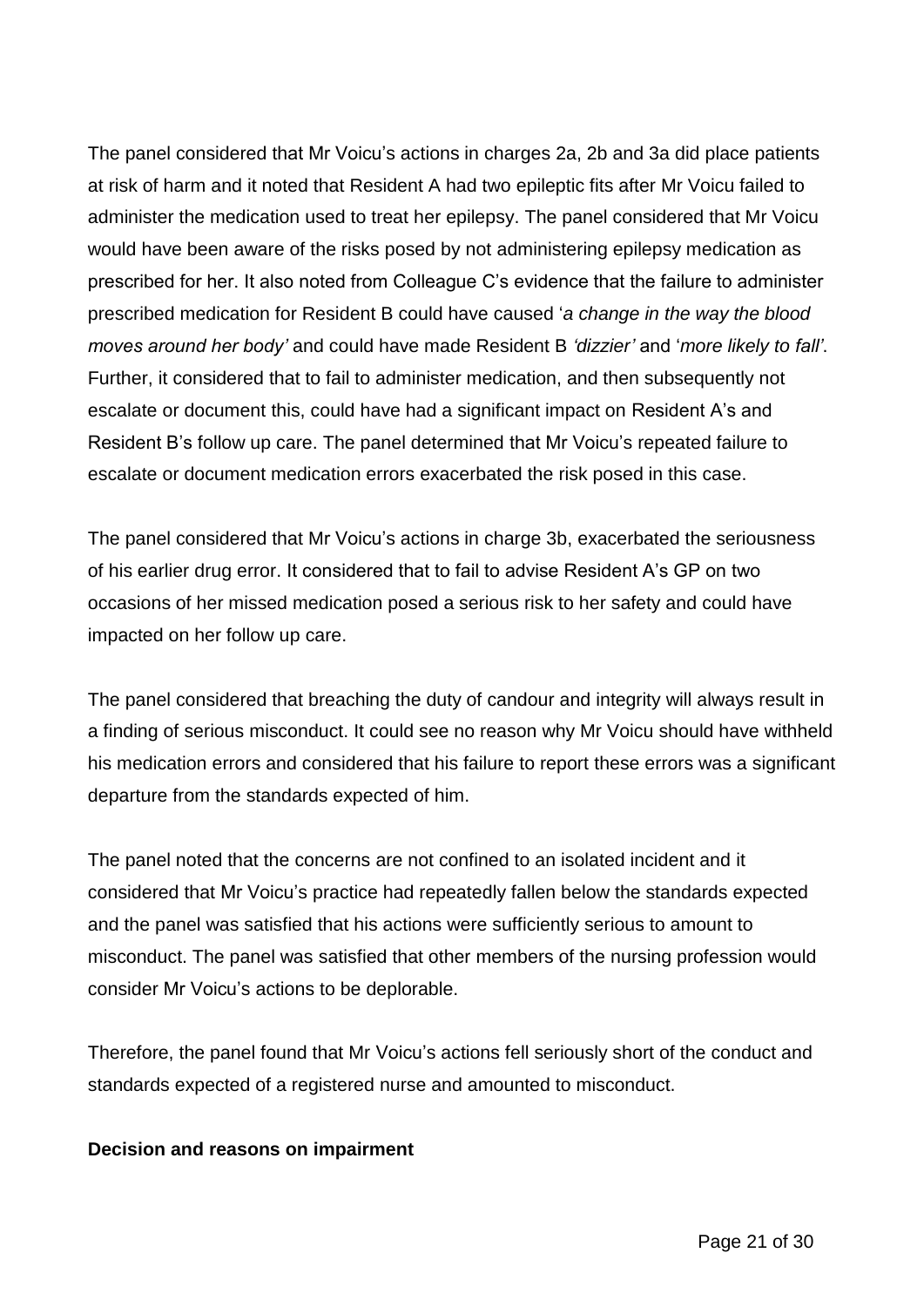The panel next went on to decide if, as a result of his misconduct, Mr Voicu's fitness to practise as a registered nurse is currently impaired.

Registered nurses occupy a position of privilege and trust in society and are expected at all times to be professional. Patients and their families must be able to trust nurses with their lives and the lives of their loved ones. They must make sure that their conduct at all times justifies both their patients' and the public's trust in the profession.

In this regard the panel considered the judgment of Mrs Justice Cox in the case of *Council for Healthcare Regulatory Excellence v (1) Nursing and Midwifery Council (2) and Grant* [2011] EWHC 927 (Admin*)* in reaching its decision. In paragraph 74, she said:

*'In determining whether a practitioner's fitness to practise is impaired by reason of misconduct, the relevant panel should generally consider not only whether the practitioner continues to present a risk to members of the public in his or her current role, but also whether the need to uphold proper professional standards and public confidence in the profession would be undermined if a finding of impairment were not made in the particular circumstances.'*

In paragraph 76, Mrs Justice Cox referred to Dame Janet Smith's "test" which reads as follows:

*'Do our findings of fact in respect of the doctor's misconduct, deficient professional performance, adverse health, conviction, caution or determination show that his/her fitness to practise is impaired in the sense that s/he:*

- *a) has in the past acted and/or is liable in the future to act so as to put a patient or patients at unwarranted risk of harm; and/or*
- *b) has in the past brought and/or is liable in the future to bring the medical profession into disrepute; and/or*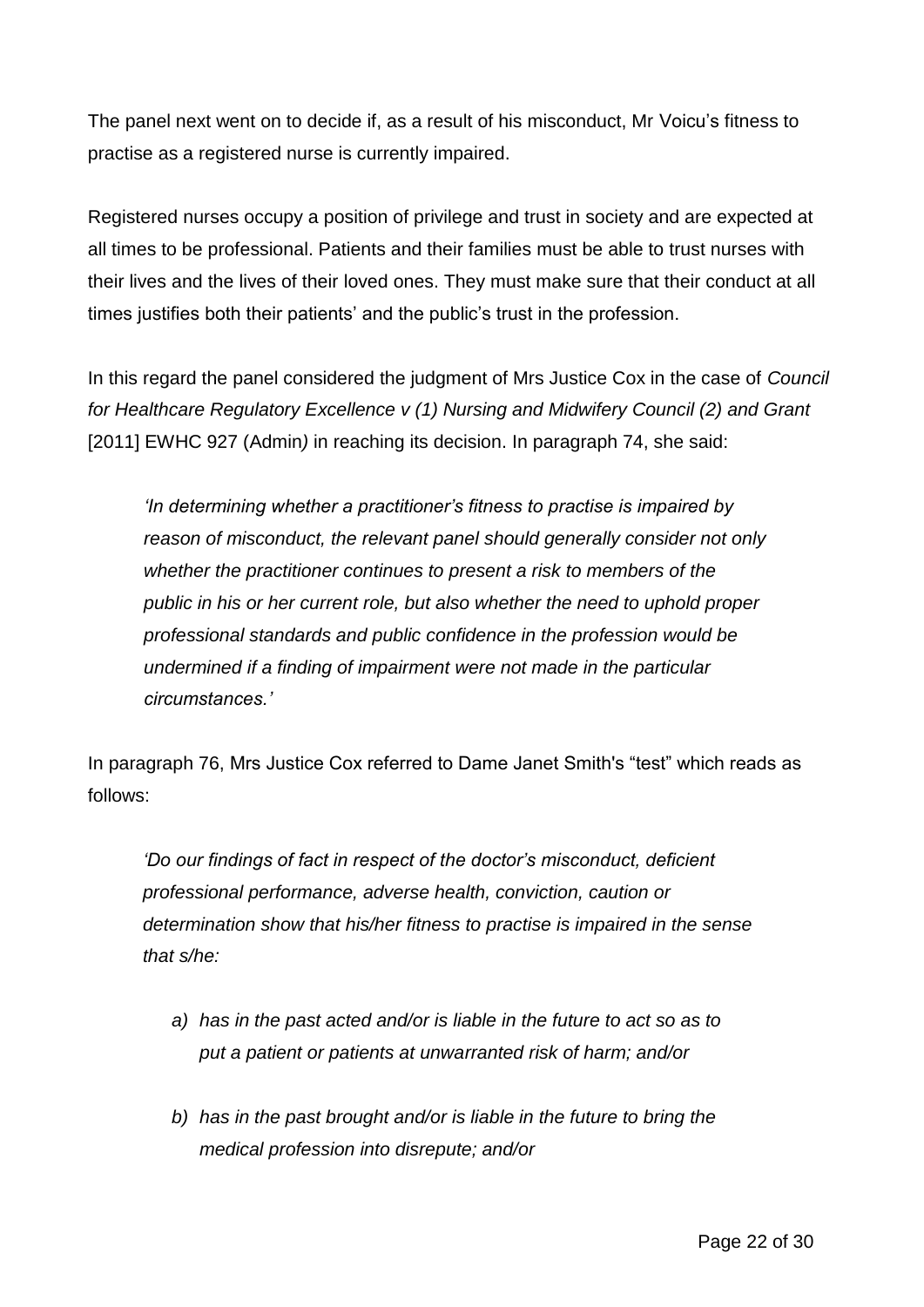- *c) has in the past breached and/or is liable in the future to breach one of the fundamental tenets of the medical profession; and/or*
- *d) …'*

The panel considered limbs a, b and c to be engaged.

The panel determined that Mr Voicu had caused a real risk of significant harm to Resident A and Resident B as a result of his actions and it noted that Resident A required emergency treatment for her epilepsy after Mr Voicu had failed to administer her medication. It had regard to its earlier finding that Mr Voicu's actions in not escalating or reporting the medication errors heightened the risk of harm.

The panel determined that Mr Voicu's actions had brought the reputation of the profession into disrepute. It considered that patients and the public expect to be able to trust that patients will receive their prescribed medication at the appropriate time and that this did not happen. Further, members of the public expect registered nurses to follow their employers' policies to ensure they are practising safely and effectively.

The panel next determined that Mr Voicu had breached fundamental tenets of the nursing profession. It considered that Mr Voicu had breached his duty of candour and integrity by not putting his mistakes right, or taking steps to put them right. Further, it considered that Mr Voicu had failed in his duty to provide safe and effective care.

The panel considered whether the concerns identified are capable of remediation, whether they have been remediated, and whether there is a risk of repetition of the incidents occurring at some point in the future.

The panel considered that the misconduct identified is capable of being remediated. However, it had no evidence before it to suggest that Mr Voicu had taken any steps to strengthen his practice. The panel noted that Mr Voicu has not engaged with the NMC at all in relation to these regulatory proceedings. Further, it had no evidence before it to confirm if Mr Voicu has been employed in a healthcare capacity since 2019 and if/how he has strengthened and maintained his nursing practice.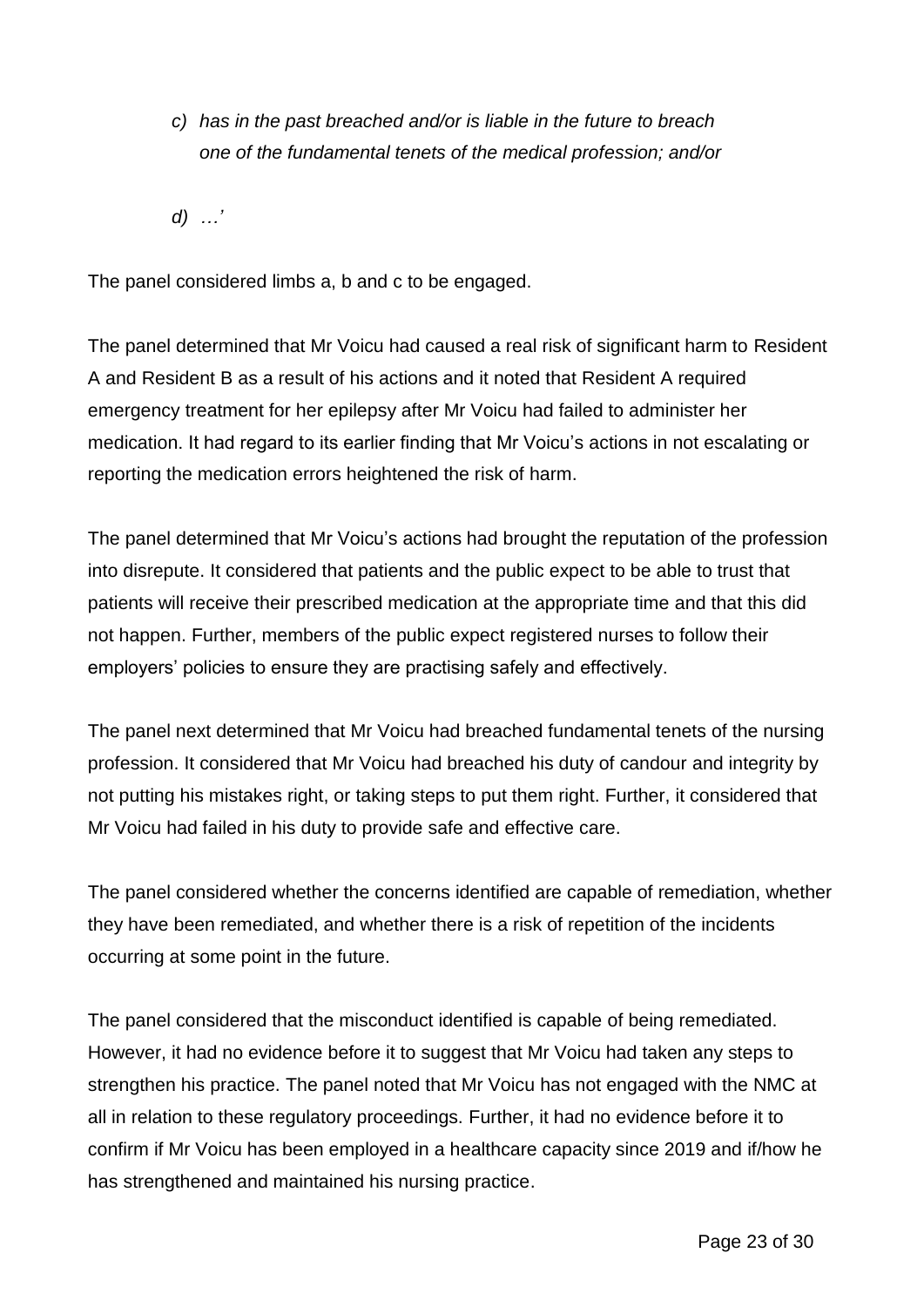The panel considered that Mr Voicu had demonstrated some insight into his misconduct at local level by way of expressing remorse and apologising for his actions. However, it had no evidence before it of that limited insight having developed since his resignation from the Home in December 2019.

In light of the above, the panel was not satisfied that Mr Voicu is currently capable of safe and effective practise. It noted that there is no evidence of Mr Voicu having strengthened his practice in response to the concerns being raised and the panel consequently considered there to be a real risk of the conduct being repeated. Therefore, the panel decided that a finding of impairment is necessary on the grounds of public protection.

The panel bore in mind that the overarching objectives of the NMC are to protect, promote and maintain the health, safety and well-being of the public and patients, and to uphold/protect the wider public interest, which includes promoting and maintaining public confidence in the nursing and midwifery professions and upholding the proper professional standards for members of those professions.

The panel considered that a well-informed member of the public would be concerned if Mr Voicu was permitted to practise unrestricted without having demonstrated that he has addressed the concerns raised and is capable of safe and effective practise. It concluded that public confidence in the nursing profession would be undermined if a finding of impairment was not made in this case. Therefore, the panel determined that a finding of impairment on public interest grounds was also required.

Having regard to all of the above, the panel was satisfied that Mr Voicu's fitness to practise as a registered nurse is currently impaired.

## **Sanction**

The panel has considered this case carefully and has decided to make a suspension order for a period of nine months with a review. The effect of this order is that the NMC register will show that Mr Voicu's registration has been suspended.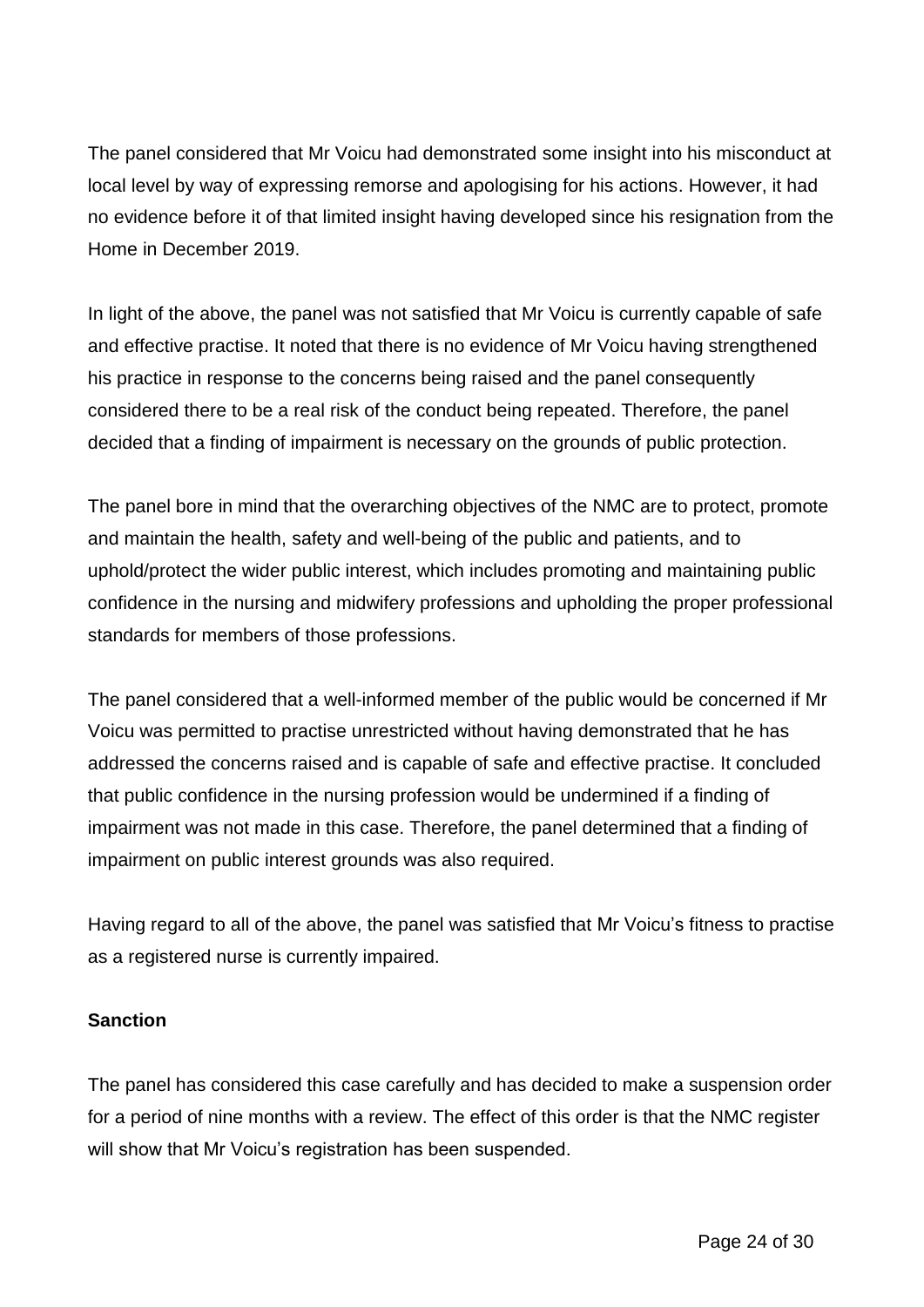#### **Submissions on sanction**

The panel had regard to the NMC's written submissions on sanction:

*'We consider the following sanction is proportionate:*

*3 month suspension order with a review*

*The aggravating features in this case include:*

- *No engagement with the NMC*
- *No insight, remorse or remediation*
- *Multiple incidents over a period of time involving more than one resident*
- *Acting with a lack of candour*
- *Was a nurse team leader and had a position of responsibility*

*There are no mitigating factors in this case.*

*Taking the least serious sanctions first, it is submitted that taking no action and a caution order would not be appropriate in this case. NMC guidance states that taking no action will be rare at the sanction stage and this would not be suitable where the nurse presents a continuing risk to patients. In this case, the seriousness of the misconduct means that taking no action would not be appropriate. A caution order is the least restrictive sanction which will only be suitable where the nurse presents no risk to the public. Again, given the concerns highlighted in this review, a caution order would not be an appropriate outcome.*

*The clinical concerns in this case are remediable and a conditions of practice order would normally be appropriate. However, Mr Voicu has not engaged and there is no evidence to suggest that he would be willing to comply with conditions. These concerns mean that a conditions of practice order is inadequate in dealing with this case.*

*A striking off order would be disproportionate under these circumstances. The concerns raised are in relation to a short period of time and could be remediated.*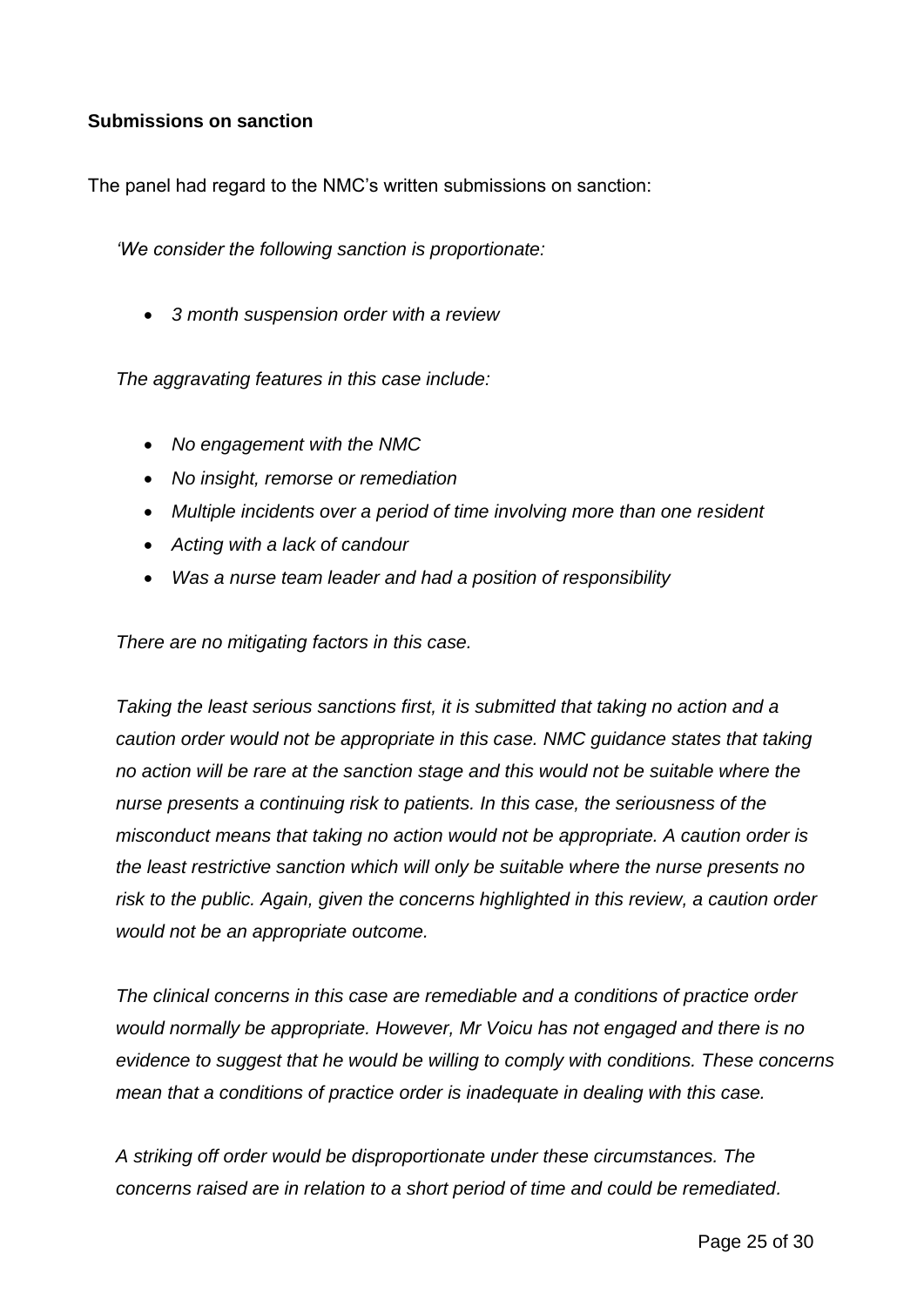*Therefore, a short suspension order would be most appropriate and will allow Mr Voicu to re-engage with the NMC and demonstrate insight.'*

#### **Decision and reasons on sanction**

The panel accepted the advice of the legal assessor.

Having found Mr Voicu's fitness to practise currently impaired, the panel went on to consider what sanction, if any, it should impose in this case. The panel has borne in mind that any sanction imposed must be appropriate and proportionate and, although not intended to be punitive in its effect, may have such consequences. The panel had careful regard to the Sanctions Guidance ('SG'). The decision on sanction is a matter for the panel independently exercising its own judgment.

As regards aggravating factors, the panel has considered the following as relevant:

- Mr Voicu has not engaged with the NMC;
- No evidence of any insight or strengthening of practice;
- Multiple incidents over a period of time involving more than one resident;
- Mr Voicu acted with a lack of candour; and
- Mr Voicu was a nurse team leader and had a position of responsibility.

As regards mitigating factors, the panel has considered the following as relevant:

Mr Voicu displayed remorse for his actions at local level.

The panel first considered whether to take no action but concluded that this would be wholly inappropriate in view of the seriousness of this case. Taking no further action would not place any restriction on Mr Voicu's nursing registration, and would therefore not protect the public. Further, the panel decided that it would be neither proportionate, nor in the public interest to take no action.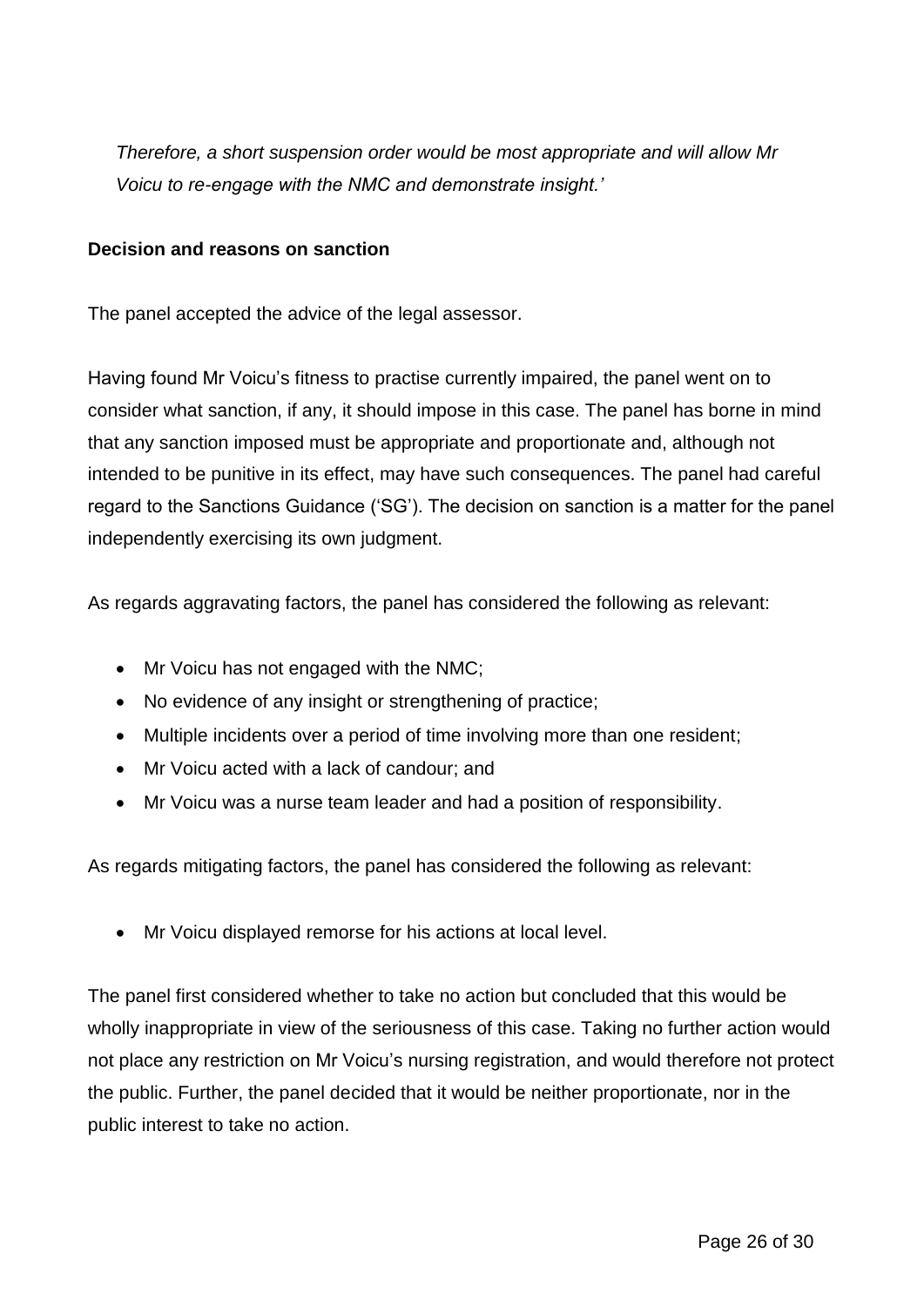Next, in considering whether a caution order would be appropriate in the circumstances, the panel took into account the SG, which states that a caution order may be appropriate where *'the case is at the lower end of the spectrum of impaired fitness to practise and the panel wishes to mark that the behaviour was unacceptable and must not happen again.'* The panel considered that Mr Voicu's misconduct was not at the lower end of the spectrum and that a caution order would be inappropriate in view of the seriousness of the case. The panel decided that it would be neither proportionate, nor in the public interest to impose a caution order.

The panel next considered a conditions of practice order and, in all the circumstances, determined that such an order would be insufficient to protect the public and to meet the wider public interest considerations of this case. While the panel considered that Mr Voicu's clinical failings are capable of remediation, it noted that he has not engaged with these regulatory proceedings at all and it could not be satisfied that he would engage with a conditions of practice order. Further, it had no information before it of Mr Voicu's current employment status and whether or not he wishes to practise as a registered nurse in the United Kingdom. The panel therefore determined that placing conditions of practice on Mr Voicu's nursing registration would not be workable at present.

The panel next considered whether the seriousness of this case required temporary removal from the NMC register and whether a period of suspension would be sufficient to protect patients and satisfy the public interest. When considering seriousness, the panel took into account the extent of the departure from the standards to be expected of a registered nurse and the risk of harm to the public interest caused by that departure.

The panel determined that there had been clear breaches of fundamental tenets of the nursing profession and a significant departure from a number of the standards in the Code. It had no evidence before it to suggest that Mr Voicu has taken any steps to strengthen his practice, nor that he has any insight into how his conduct fell short of the standards expected of a registered nurse, and of its impact on colleagues, patients and the public.

Having previously determined that Mr Voicu's misconduct is capable of remediation, the panel determined that he should be afforded the opportunity to re-engage with the NMC and demonstrate that he has strengthened his practice and that his insight has developed.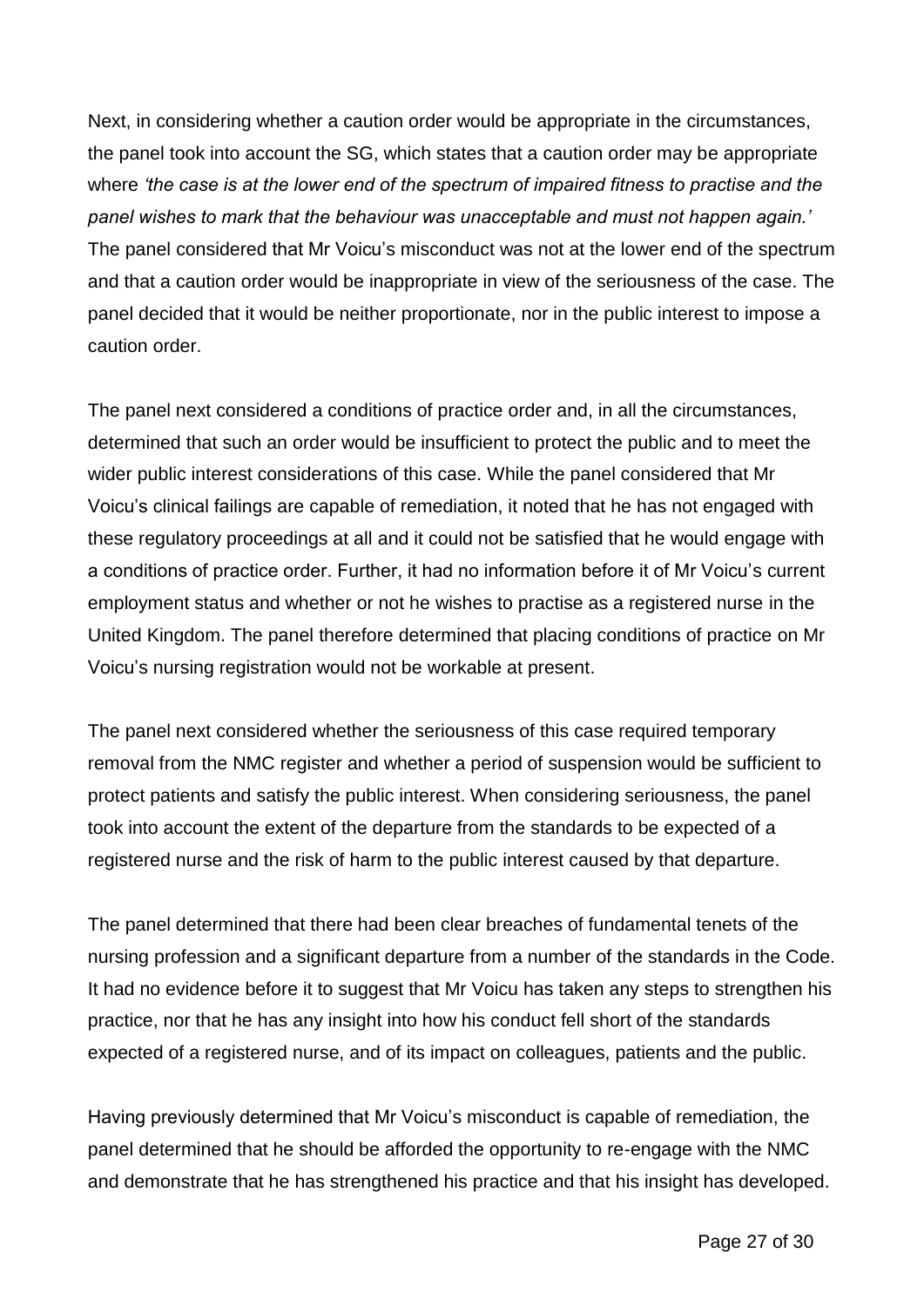The panel decided that a suspension order would be an appropriate and proportionate sanction in this case. It was satisfied that a suspension order for nine months would be the appropriate length of time, taking account of the public protection and public interest elements.

Furthermore, the panel noted that a period of nine months would provide Mr Voicu with sufficient opportunity to reflect on these regulatory proceedings and consider if he wishes to return to the nursing profession in the UK. The panel considered that this period of time would allow Mr Voicu to develop his insight and reflect on the consequences of his actions.

The panel went on to consider a striking off order but in the circumstances determined that it would be unduly punitive at this stage. While it noted Mr Voicu's abject non-engagement with the NMC, it had regard to its finding that the misconduct identified is capable of being addressed by Mr Voicu. The panel considered that to strike Mr Voicu off at this first meeting would be inappropriate but wished to make clear that, should he not have engaged with the NMC by the time this order is reviewed, that panel would have the option to consider a striking off order.

Balancing all of these factors the panel has concluded that a suspension order for nine months would be the appropriate and proportionate sanction.

The panel had no information before it to confirm what Mr Voicu's employment status is and it noted that this suspension order will prevent Mr Voicu from working as a registered nurse in the UK during the time in which it is in force. However, the panel determined that Mr Voicu's interests in working as a registered nurse were outweighed by the wider public interest in this respect in any event.

The panel considered that this order is necessary to mark the importance of maintaining public confidence in the nursing profession, and to send to the public and the profession a clear message about the standards of behaviour required of a registered nurse.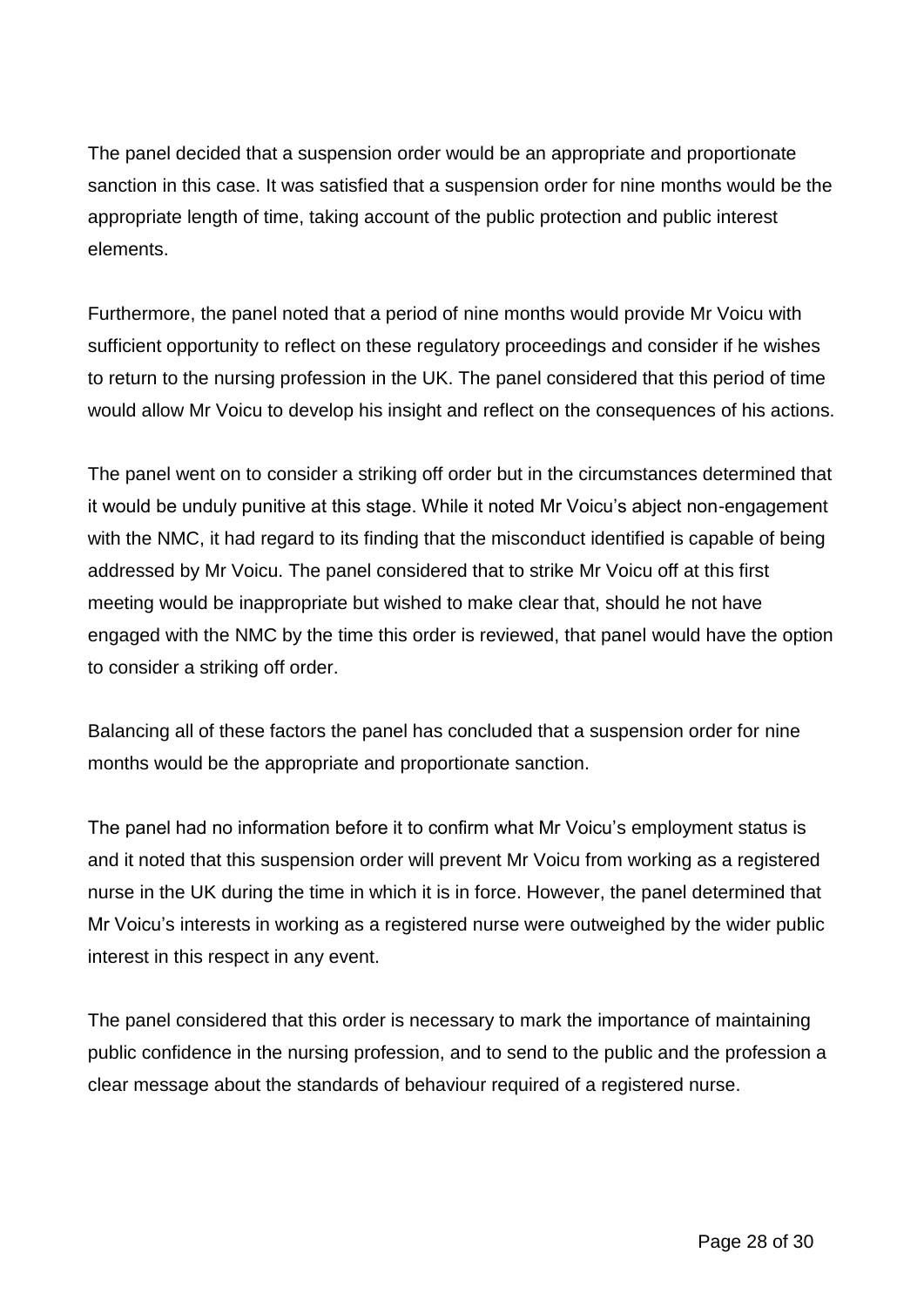Before the end of the period of suspension, another panel will review the order. At the review meeting/hearing, the panel may revoke the order, or it may confirm the order, or it may replace the order with another order.

Any future panel may be assisted by evidence of:

- Mr Voicu's engagement with the NMC and attendance at, or submissions to, his review meeting/hearing.
- A reflective piece addressing the impact of Mr Voicu's clinical failings and their impact on patients, colleagues and the public.
- Evidence of any training undertaken to address the areas of concern, as well as any other professional development Mr Voicu has undertaken in order to keep his nursing skills up to date.
- Employment testimonials, whether in paid or unpaid employment.

#### **Interim order**

As the suspension order cannot take effect until the end of the 28-day appeal period, the panel has considered whether an interim order is required in the specific circumstances of this case. It may only make an interim order if it is satisfied that it is necessary for the protection of the public, is otherwise in the public interest or in Mr Voicu's own interests until the suspension order takes effect.

#### **Submissions on interim order**

The panel had regard to the NMC's written submissions on an interim order:

*'If a finding is made that the registrant's fitness to practise is impaired on a public protection basis is made and a restrictive sanction imposed we consider an interim order in the same terms as the substantive order should be imposed on the basis that it is necessary for the protection of the public and otherwise in the public interest.*